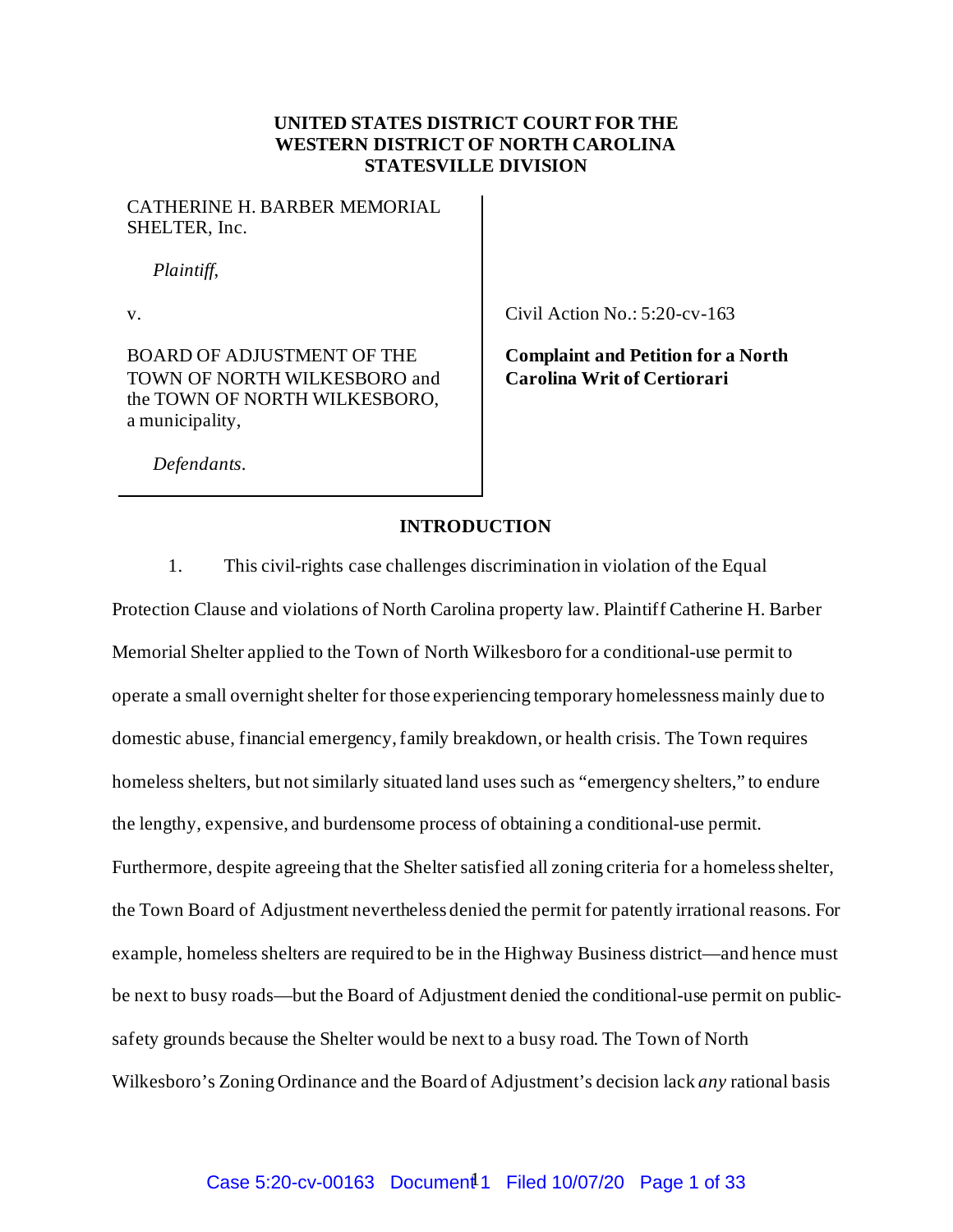in their treatment of homeless shelters, thus violating the Equal Protection Clause of the Fourteenth Amendment to the U.S. Constitution. Likewise, the Board of Adjustment's decision does not comply with North Carolina state law. The Shelter is entitled to declaratory and injunctive relief, as well as compensatory and nominal damages, to redress the constitutional and statutory violations and enable the Shelter to operate free of irrational and illegal government action.

#### **JURISDICTION AND VENUE**

2. Plaintiff brings this civil-rights lawsuit under the Equal Protection Clause of the Fourteenth Amendment to the United States Constitution, the Civil Rights Act of 1871, 42 U.S.C. § 1983, and the Declaratory Judgment Act, 28 U.S.C. §§ 2201–02.

3. Plaintiff seeks declaratory and injunctive relief, as well as compensatory and nominal damages, to redress past harms and enjoin future harms that Defendants Town of North Wilkesboro and its Board of Adjustment caused and continue to cause in, respectively, requiring and denying Plaintiff a conditional-use permit to operate a small homeless shelter at 106 Elkin Highway, North Wilkesboro, N.C. 28659.

- 4. This Court has subject-matter jurisdiction under 28 U.S.C. §§ 1331 and 1343.
- 5. This Court also has supplemental jurisdiction under 28 U.S.C. § 1367 to decide

Plaintiff's state-law petition under N.C.G.S. § [1](#page-1-0)60D-1403.1(d).<sup>1</sup>

<span id="page-1-0"></span><sup>&</sup>lt;sup>1</sup> The Board of Adjustment recognized that Chapter 160D of the North Carolina General Statutes applies to proceedings concerning the Barber Shelter's application for a conditional-use permit. North Carolina recently amended its land-use laws to add Chapter 160D. The predecessor to Chapter 160D is Chapter 160A. Several bills affecting these chapters interacted, including their effective and repeal dates. To the extent any provision of Chapter 160D is deemed not to apply here, references to a Chapter 160D statute should be read to include its Chapter 160A predecessor. The predecessor provision of N.C.G.S. § 160D-1403.1 is N.C.G.S. § 160A-393.1; the predecessor of N.C.G.S. § 160D-1402 is N.C.G.S. § 160A-393; and the predecessor of N.C.G.S. §§ 160D-302, 406 is N.C.G.S. § 160A-388.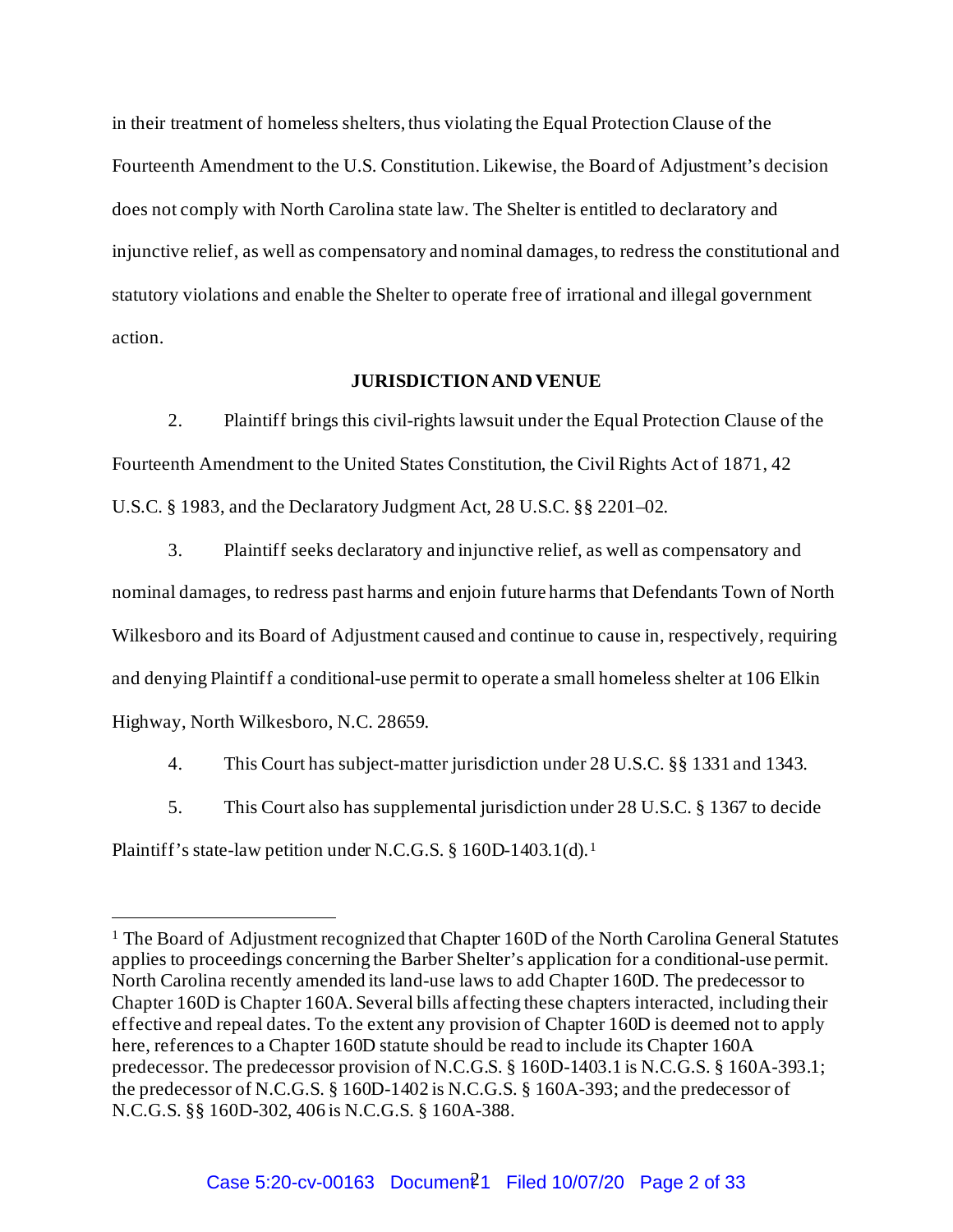6. Venue lies in this Court under 28 U.S.C. § 1391(b).

#### **PARTIES**

7. Plaintiff Catherine H. Barber Memorial Shelter, Inc. ("Barber Shelter" or "Shelter") is a North Carolina nonprofit corporation in good standing. The I.R.S. has recognized the Barber Shelter as a charitable entity under  $\S 501(c)(3)$  of the Internal Revenue Code.

8. Defendant Town of North Wilkesboro ("Town") is a municipality in Wilkes County, North Carolina organized under the laws of North Carolina and the Town Charter.

9. Defendant Board of Adjustment of the Town of North Wilkesboro was created by the Town of North Wilkesboro via ordinance and is authorized to, among other things, grant conditional-use permits. N.C.G.S. § 160D-302; North Wilkesboro Zoning Ordinance  $§ 3.2(B)(2)(c).$ 

#### **FACTUALALLEGATIONS**

#### **A. The Barber Shelter and Its Need to Relocate After 31 Years.**

10. The Barber Shelter is a 501(c)(3) nonprofit that provides overnight shelter on a temporary basis to those experiencing homelessness in the Town of North Wilkesboro, North Carolina, and in the wider Wilkes County community in which the Town is located.

11. The Barber Shelter is run by an 11-member board of directors, all of whom are volunteers.

12. The Barber Shelter's current annual budget is approximately \$50,000, which the Shelter earns through fundraising, donations, and grants.

13. The Barber Shelter has two employees who serve as night managers during the Shelter's operating hours of 6:30 p.m. to 6:30 a.m.

# Case 5:20-cv-00163 Document<sup>2</sup>1 Filed 10/07/20 Page 3 of 33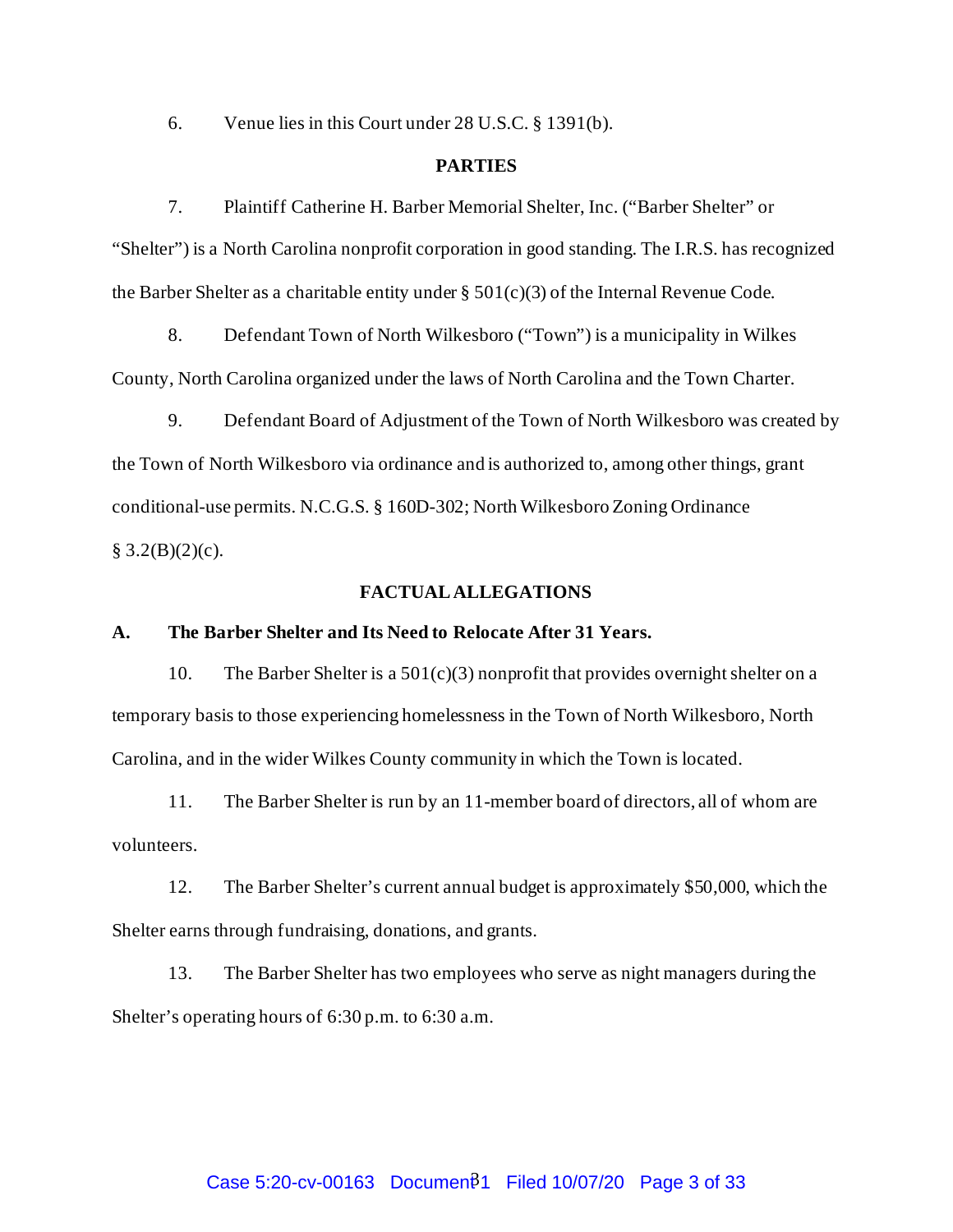14. The Barber Shelter opened in 1987 in the Town of North Wilkesboro, originally operating out of a church before moving to a single-family home at 86 Sparta Road, North Wilkesboro, in March 1988.

15. The owner of the home at 86 Sparta Road charged the Barber Shelter belowmarket rent to support the Shelter's mission.

16. The Barber Shelter's clients consist mainly of people experiencing temporary homelessness due to domestic abuse, sudden job loss, a family breakdown, or health crisis.

17. Some clients of the Barber Shelter also struggle with substance abuse.

18. Only a small fraction of the Barber Shelter's clients—approximately five percent—are homeless on a long-term basis.

19. The Barber Shelter opens at 6:30 p.m. and closes at 6:30 a.m. every day, meaning that clients must leave the premises by 6:30 a.m.

20. The Barber Shelter contracts with the Wilkes Transportation Authority to pick up the Shelter's clients at 6:30 a.m., and then drop them off again at the end of the day.

21. The Barber Shelter limits clients to 14 cumulative nights per year, unless exceptional circumstances require modest additional time. No one may stay long term.

22. The Barber Shelter has many rules to ensure the safety and welfare of its clients, as well as the safety and welfare of its neighbors.

23. The Barber Shelter's rules include, but are not limited to:

a. No loitering in the vicinity of the Shelter;

b. Zero tolerance for violence, theft, or threatening behavior;

c. People with criminal records involving violence or sex crimes cannot use the Shelter;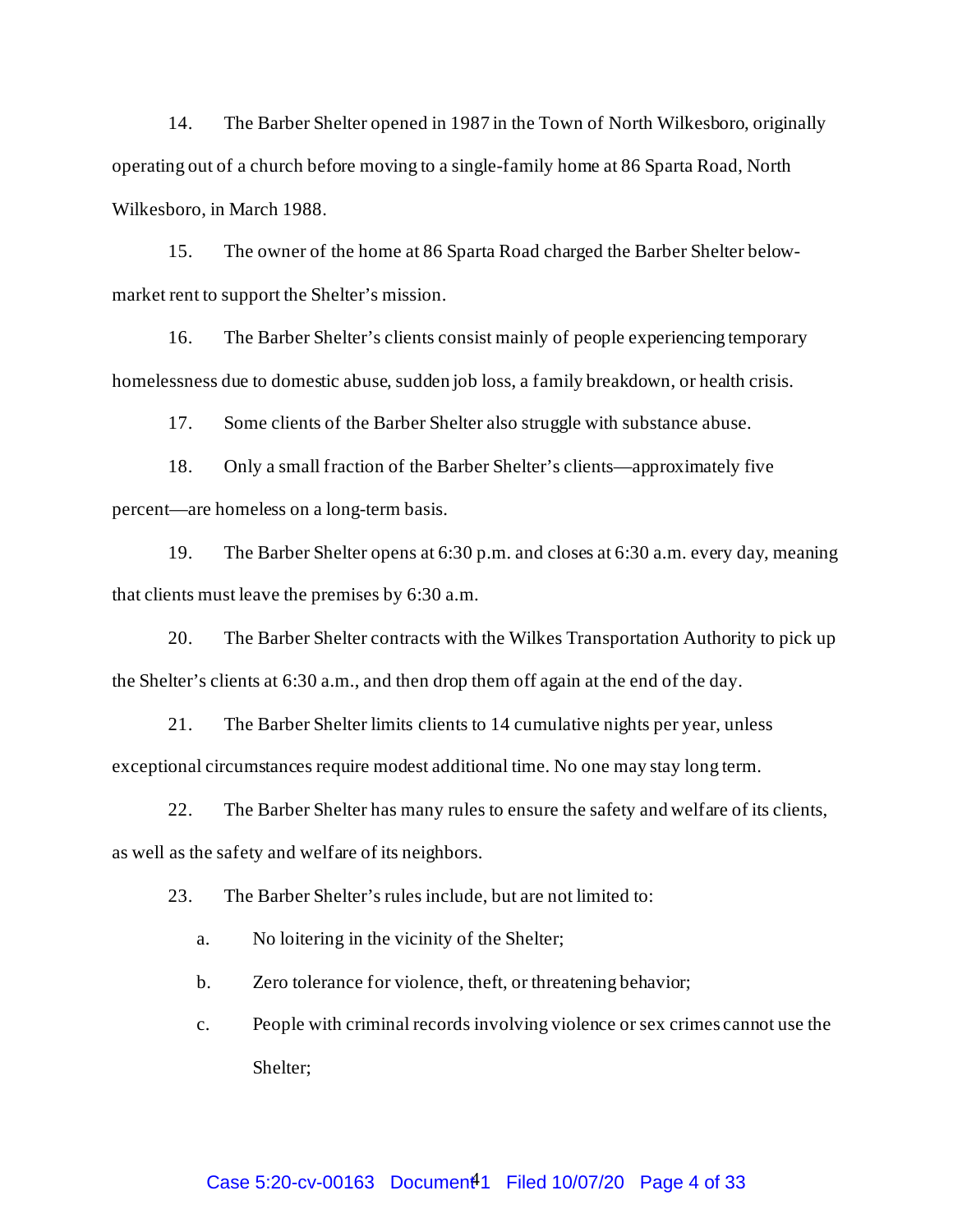d. No consumption of alcohol or drugs on the premises;

e. No possession of illegal substances on the premises;

f. No possession of weapons;

g. No foul language or uncivil behavior;

h. Personal effects are subject to search;

i. No admittance after 10:30 p.m. except with a police escort; and

j. A guest's bed and sleeping area must be kept tidy.

24. All clients who use the Barber Shelter must sign an agreement consenting to the Shelter's rules.

25. Since spring 2020, the Barber Shelter has had a COVID-19 policy to reduce the risk of coronavirus transmission. The policy limits availability at the Shelter to only Wilkes County residents; requires masks, temperature checks, and hand sanitizing; and clients must fill out a questionnaire concerning their potential exposure to the disease.

26. If the Barber Shelter denies entry to someone seeking a bed, the Shelter will notify the police to ensure that the person does not loiter in the area.

27. If the Barber Shelter needs to evict a client based on a rule violation, the Shelter will notify the police to ensure that the person does not loiter in the area.

28. It is rare for the Shelter to need to ask someone to leave due to a rule violation.

29. In addition to providing a safe place to sleep, the Barber Shelter provides bathing and laundry facilities, food at night, a hot meal for breakfast, and gift cards to McDonald's.

30. The Barber Shelter works closely with its clients and local social-services providers to help the clients regain housing as soon as possible, address physical and mental health issues, and find gainful employment.

# Case 5:20-cv-00163 Documen<sup>[1]</sup> Filed 10/07/20 Page 5 of 33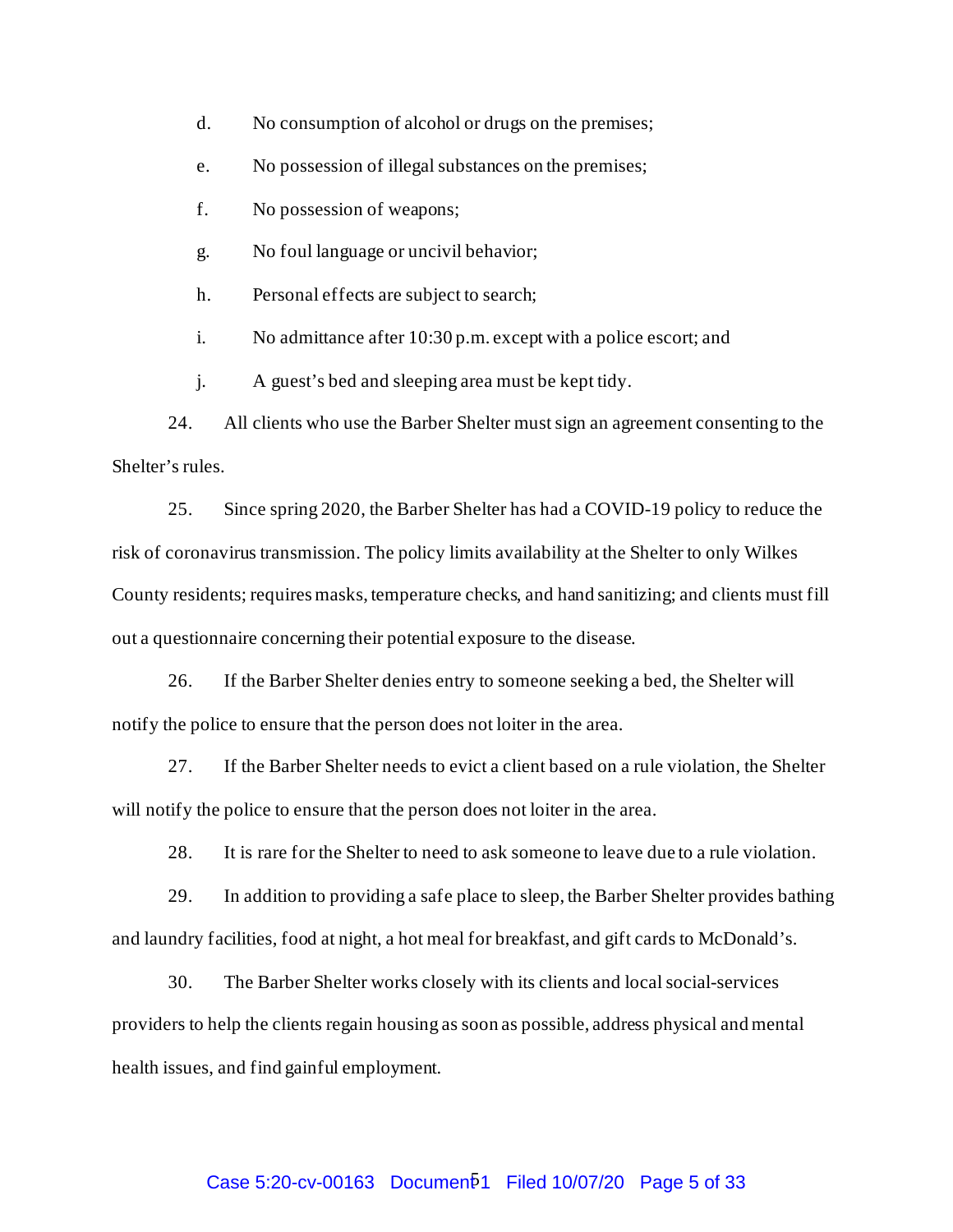31. The Barber Shelter's rental home at 86 Sparta Road was configured for up to 10 clients per night, but the average was five to seven clients per night.

32. Although the Barber Shelter typically operated under 86 Sparta Road's 10-bed capacity, there were occasions when more than 10 clients sought shelter for the night.

33. In early 2019, the Barber Shelter decided to move from 86 Sparta Road to 108 Sparta Road, where the Shelter planned to build its own housing that could accommodate more clients.

34. Because relocating would require a variance, the Barber Shelter made the appropriate applications to the Town of North Wilkesboro Planning Department in July 2019.

35. The Town of North Wilkesboro Board of Adjustment denied the variance, and the Barber Shelter did not appeal.

36. In September 2019, the Barber Shelter's landlord at 86 Sparta Road informed the Shelter that the lease would be terminated after 31 years because the landlord purportedly wanted a tenant able to pay market rates and had concerns about the Shelter reaching capacity.

37. Faced with the imminent loss of its longtime rental home, the Barber Shelter had an urgent need to relocate.

38. In the fall of 2019, the Crossfire United Methodist Church, which has a North Wilkesboro address but is located beyond town limits, invited the Barber Shelter to temporarily relocate to the Church's property at 3200 Statesville Road.

39. From October 2019 through the present, the Barber Shelter has hosted its clients on the second floor of the Crossfire Church building.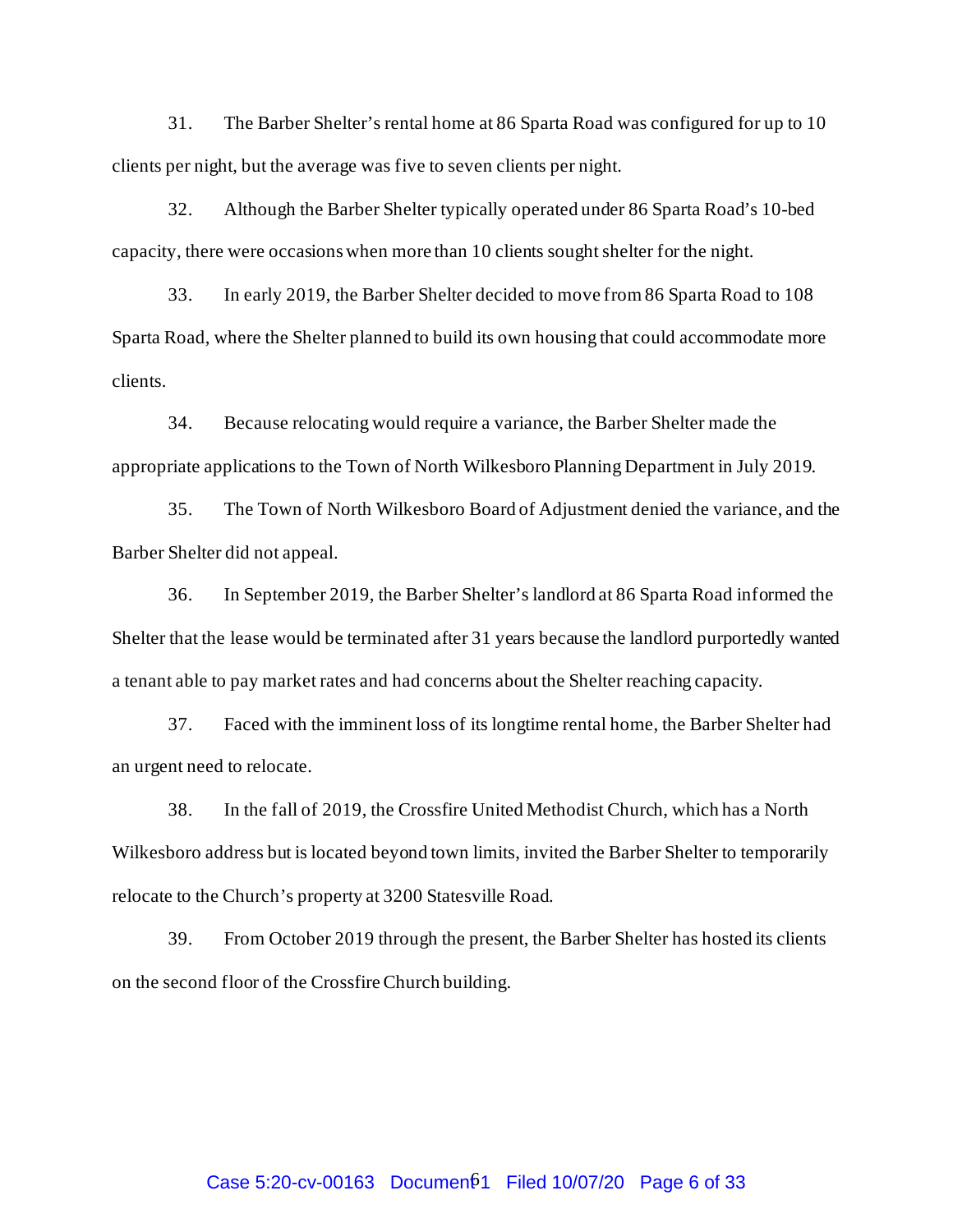40. Between 1987 and the present, regardless of where the Barber Shelter operated, neither the Shelter nor its clients caused crime, disorder, or nuisances on the premises or in the surrounding area.

41. Between October 2019 and the August 26, 2020 hearing, the Barber Shelter provided 1,041 bed nights to 178 people at the Crossfire Church with zero complaints from neighbors.

42. The arrangement with the Crossfire Church is temporary for two reasons: (1) the Church is located outside town, off standard bus routes, and lacks sidewalks, which makes it difficult for Barber Shelter clients to come and go; and (2) the Church eventually needs its space back.

43. Since losing its lease at 86 Sparta Road, the Barber Shelter has sought another permanent location.

44. The Barber Shelter faces serious financial obstacles in relocating because its limited annual budget of \$50,000 leaves few options for purchasing, renting, and renovating property.

45. In early 2020, Dr. Christopher Roberts, a dentist, and his wife Timberli learned of the Barber Shelter's plight and offered to donate a property that they own at 106 Elkin Highway in North Wilkesboro.

46. Dr. Roberts used 106 Elkin Highway as his dental office until moving office buildings roughly six years ago.

47. Since Dr. Roberts moved offices, 106 Elkin Highway has not been used as a business.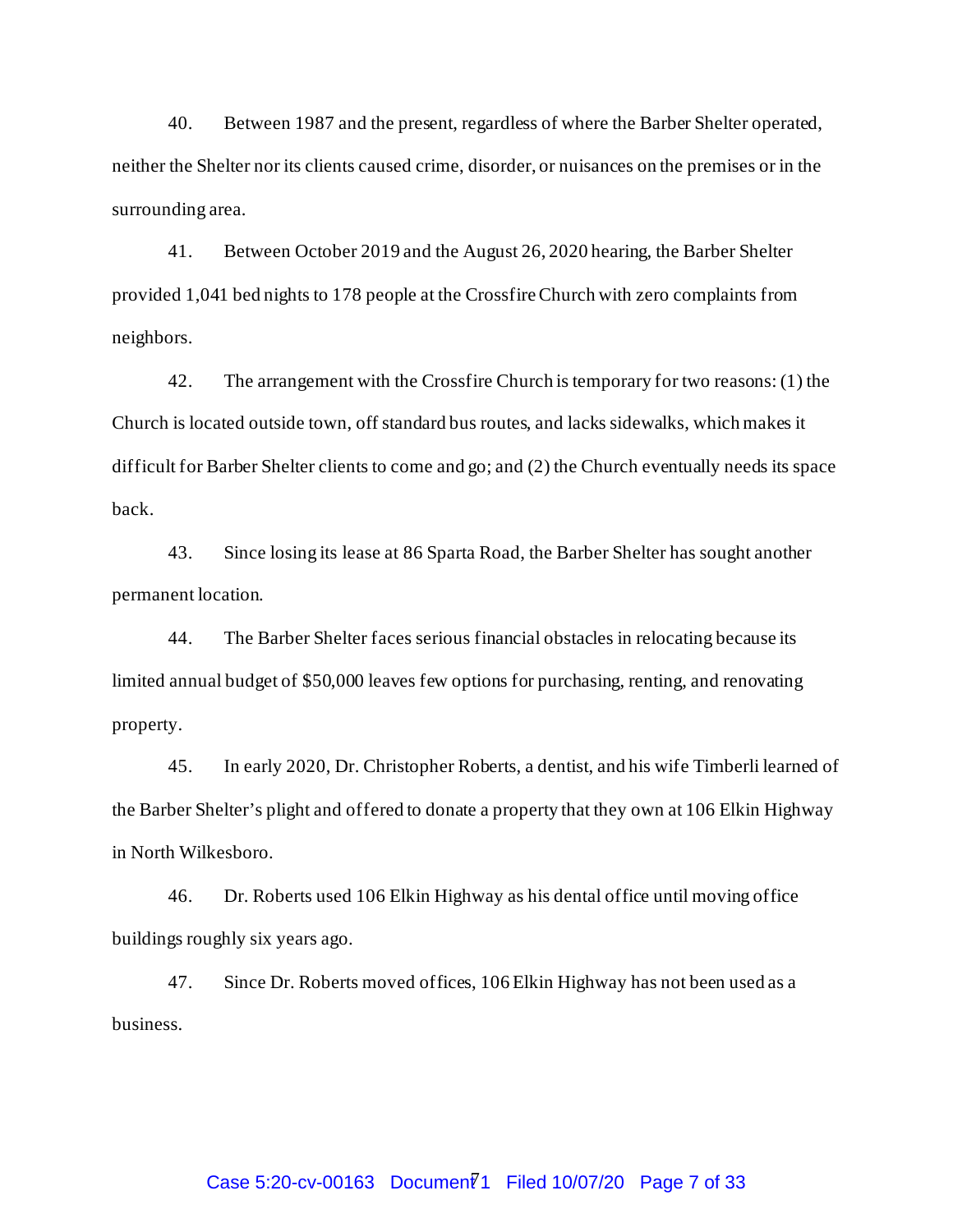48. The Roberts' property at 106 Elkin Highway (pictured below) is in the Highway Business district, spans approximately one-third of an acre (approximately 13,500 square feet), contains one building (Dr. Roberts' former dental office of approximately 3,000 square feet), and has paved parking and landscaping.



49. The front door of 106 Elkin Highway is 40 feet from the curb.

50. 106 Elkin Highway is an ideal location for the Barber Shelter because: (1) the building is a perfect size for the Shelter's expansion from a 10-bed capacity to 20 beds; (2) the building has utilities and other infrastructure that will minimize renovation costs; (3) the Shelter is centrally located, near a major intersection, along bus routes, across from a streetlight, and reachable on foot via sidewalks; and (4) is within a five-minute walking distance of inexpensive providers of food and goods and services, such as a McDonald's and dollar store.

51. On October 5, 2020, the Barber Shelter and the Roberts entered into a 36-month option contract according to which the Shelter has the right to obtain 106 Elkin Highway from the Roberts upon securing the legal right to operate the Shelter at the property.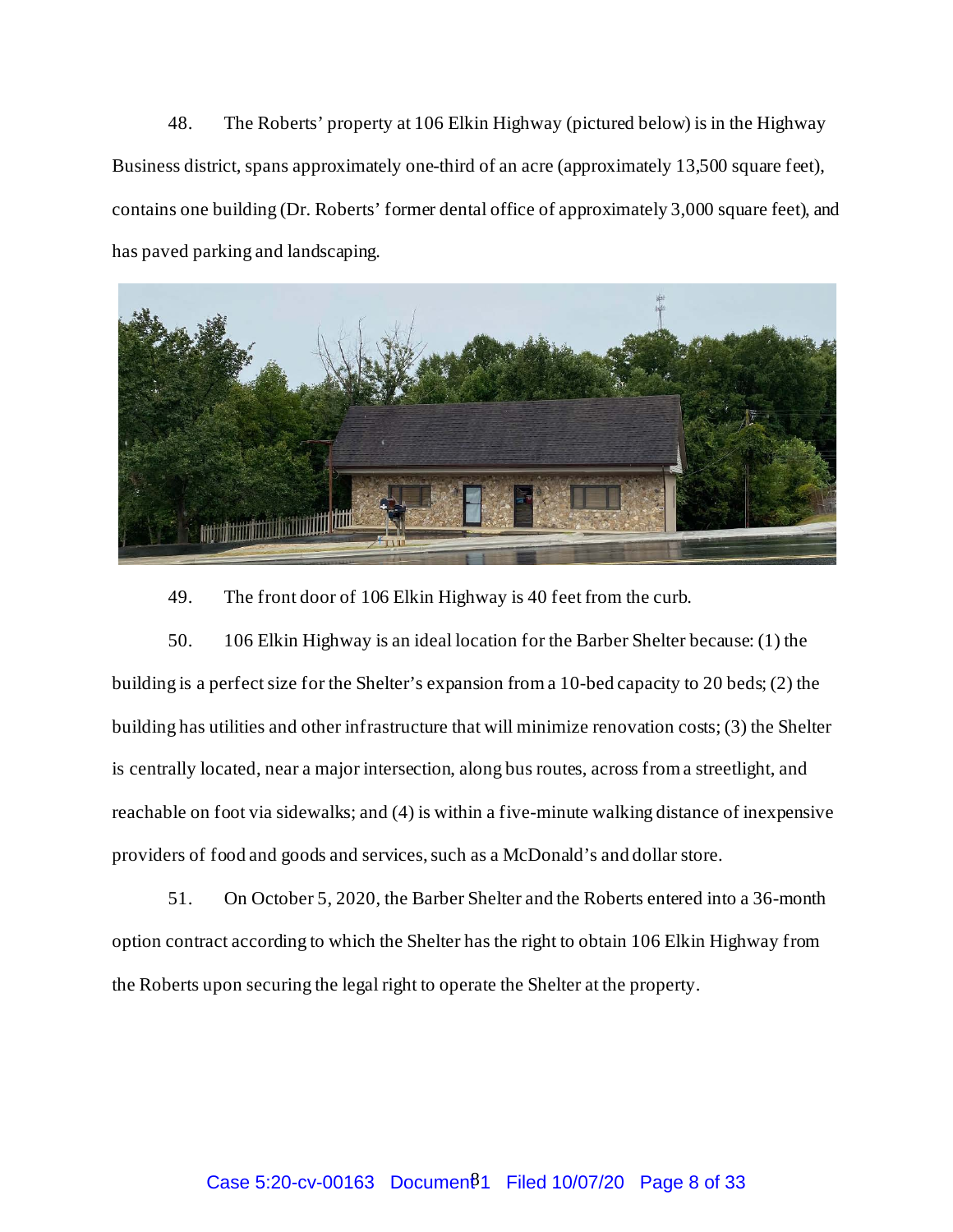**B. 106 Elkin Road Is an Ideal Location Because It Satisfies the Zoning Ordinance's New Requirements for a Homeless Shelter.**

52. When the Barber Shelter opened in 1987, no zoning ordinance existed that imposed additional requirements on homeless shelters or that required homeless shelters to obtain a conditional-use permit.

53. In 2018, the Town of North Wilkesboro amended its Zoning Ordinance to add specific requirements for the use of property as a "homeless shelter."

54. The Town of North Wilkesboro amended the Zoning Ordinance to add

restrictions for homeless shelters after the Town learned that a shelter in neighboring Watauga

County was considering expanding into North Wilkesboro.

55. After North Wilkesboro enacted its new restrictions on homeless shelters, the

shelter in Watauga County abandoned its plan to come to North Wilkesboro.

56. The Zoning Ordinance defines "homeless shelter" as "[a] short or long term

shelter for persons who lack a fixed, regular and adequate nighttime residence." § 5.3.

- 57. Section 11.4-11 imposes five requirements that a homeless shelter must satisfy:
	- a. SPACING--A homeless shelter shall not be located within two thousand five hundred (2,500) linear feet of any other homeless shelter and within 250 linear feet from any residential use or residentially zoned property, public park, and school, as measured by a straight line from the closest structure to the proposed homeless shelter structure. . . .
	- b. ACCESS--A homeless shelter shall have access to a public sidewalk[.]
	- c. SUPERVISION--A homeless shelter shall provide adequate supervision and security for the number and needs of the residents. Staff shall be trained in emergency procedures (including CPR and first aid), safety plans and procedures used by the facility.
	- d. HEATED SQUARE FOOTAGE--A minimum of fifty (50) square feet of heated floor area must be provided for each individual sheltered occupant.
	- e. The homeless shelter must be in harmony with the area in which it is located and be in general conformity with the comprehensive plan.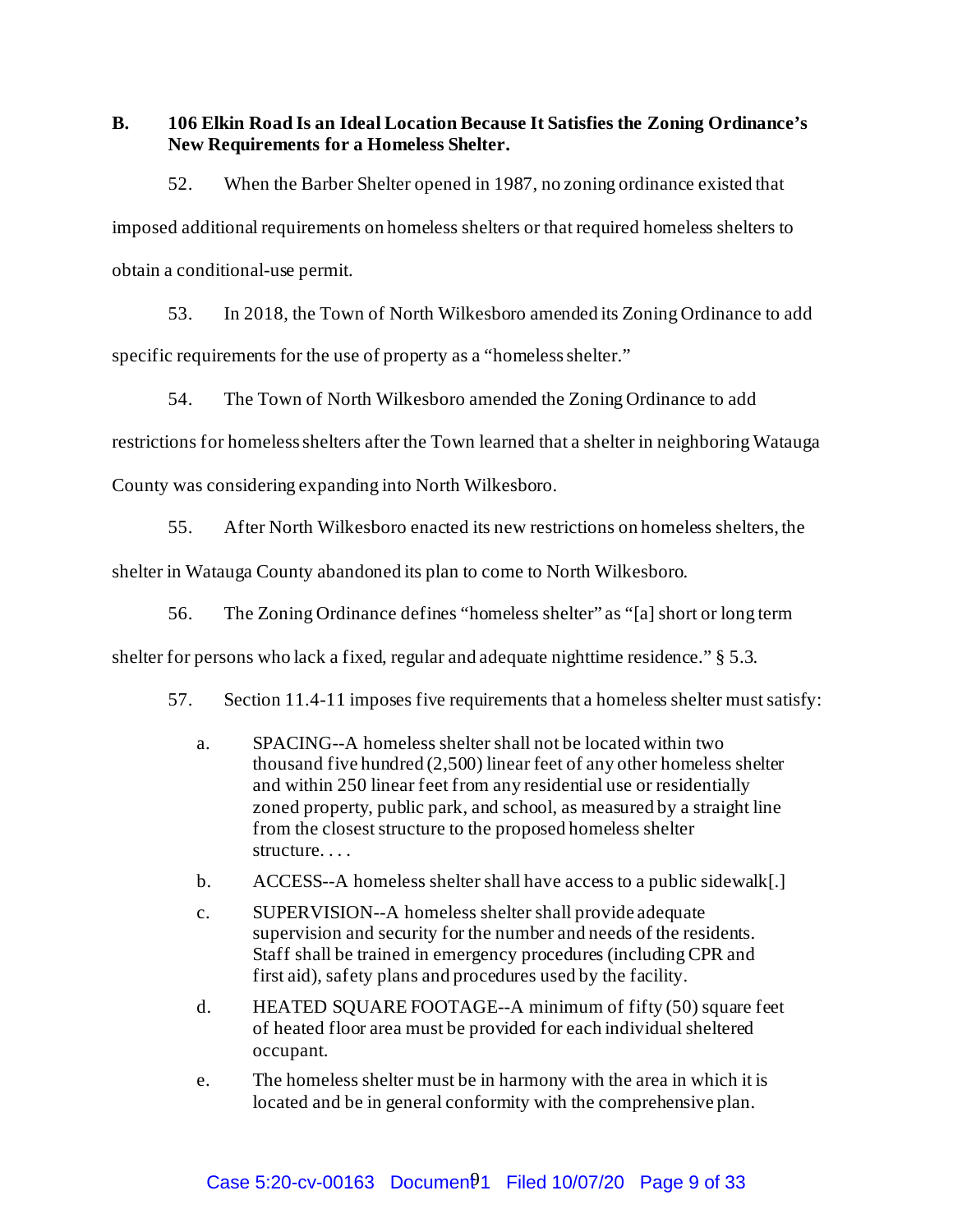58. The property at 106 Elkin Highway enablesthe Shelter to satisfy the five homeless-shelter criteria in section 11.4-11 of the Zoning Ordinance. Specifically:

- a. SPACING—106 Elkin Highway is more than 2,500 linear feet from any other homeless shelter (because there are no other shelters in town) and more than 250 linear feet "from any residential use or residentially zoned property, public park, and school."
- b. ACCESS—106 Elkin Highway has new public sidewalks that the State of North Carolina built in 2020—the Shelter waited to apply for the conditionaluse permit until sidewalk construction was complete.
- c. SUPERVISION—the Barber Shelter's night staff are adequately and properly trained to supervise the approximately 20 beds that the Shelter plans to use at 106 Elkin Highway.
- d. HEATED SQUARE FOOTAGE—the 3,000-square-foot building at 106 Elkin Highway provides 150 square feet of heated floor space for the Shelter's proposed 20 beds, which is triple the 50-square-foot minimum.
- e. HARMONY—a homeless shelter at 106 Elkin Highway is consistent with Town of Wilkesboro planning documents and in harmony with neighboring property uses, which are all non-residential uses within the Highway Business district.

#### **C. The Zoning Ordinance Now Also Requires Shelters to Be in the Highway Business District and Obtain a Conditional-Use Permit.**

59. Beyond the five criteria in Section 11.4-11, homeless shelters face two other requirements: They may only be located in the Highway Business district, and they must obtain a conditional-use permit from the Board of Adjustment. Zoning Ordinance §§ 3.4, 6.7.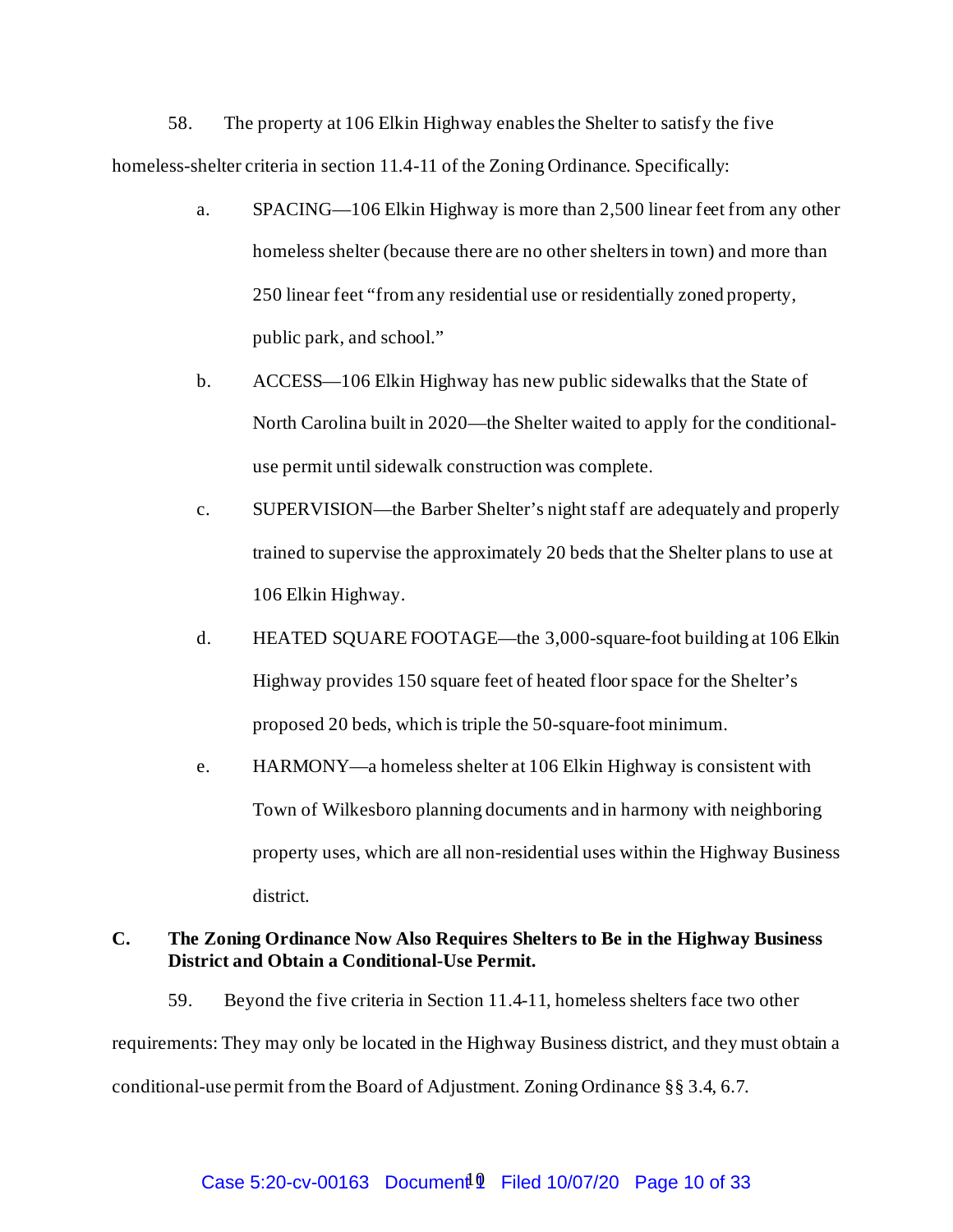60. The Highway Business district is "designed primarily to serve the town as compact and efficient retail shopping, consumer services and wholesaling areas along designated highways and thoroughfares . . . . " Zoning Ordinance § 6.4(H).

61. The Town deliberately chose the Highway Business district, adopting the zoning staff's recommendation that it was the most appropriate fit for a homeless shelter due to the proximity of sidewalks and public transit stops.

62. Obtaining a conditional-use permit requires the submission of an application containing a fee, a completed form, an explanation of the proposed use of the property, a site plan, documentation of the facts supporting the application, and a list of neighboring property owners. Zoning Ordinance § 3.4(C).

63. The Town's zoning staff reviews all conditional-use permit applications and can furnish additional evidence addressing the compliance (or lack thereof) of an application with the varying sections in the Ordinance. *See* Zoning Ordinance § 3.4(D).

64. Once the application passes the zoning staff's review, the Board of Adjustment holds a conditional-use-permit hearing, which is a quasi-judicial hearing, to determine whether it will issue a permit. At the hearing, the applicant bears the burden of producing sufficient evidence demonstrating that the proposed use complies with the Ordinance's requirements. Zoning Ordinance § 3.4(G).

65. The Board of Adjustment must make six specific findings of fact in order to grant a conditional-use permit, pursuant to Zoning Ordinance § 3.4(E)(2):

- a. The use will not materially endanger the public health or safety if located, designed, and proposed to be operated according to the plan submitted.
- b. The use complies with all regulations and standards of this article.
- c. The use will not substantially injure the value of adjoining property, or the use is a public necessity.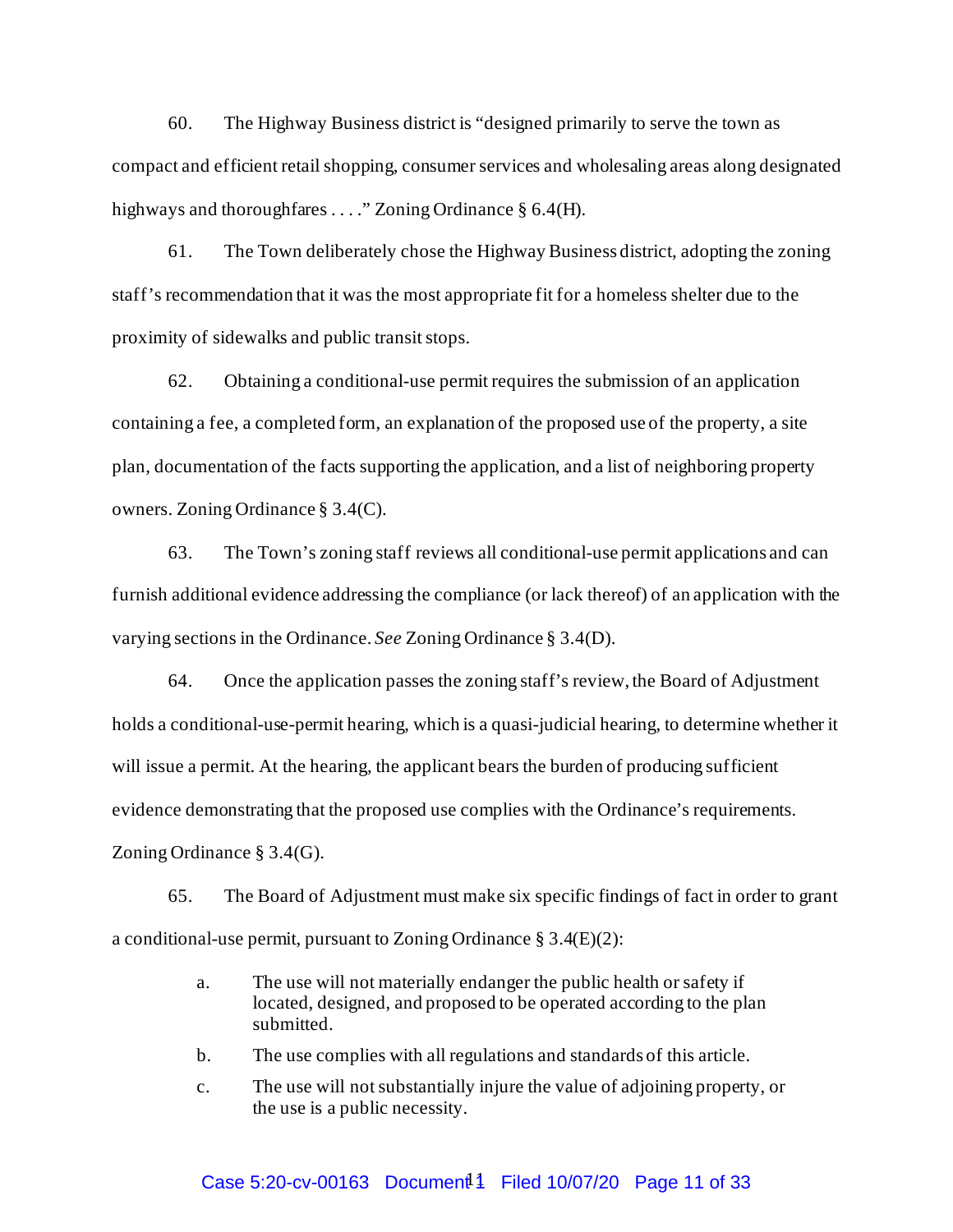- d. The location and character of the use, if developed according to the plan as submitted and approved, will be in harmony with the area in which it is to be located.
- e. Public water and sewer service are available in adequate capacity, if needed.
- f. [T]he proposed use will not be in conflict with the objectives of the most detailed plan adopted for the area in which it is located.

66. Once an applicant establishes that the proposed use meets the Zoning Ordinance's requirements, she has made a prima facie case of her entitlement to a conditional-use permit.

### **D. The Zoning Ordinance Imposes Requirements on Homeless Shelters That Are Not Required for Materially Similar Uses.**

67. Although the Town demands homeless shelters obtain conditional-use permits, it

does not require such permits for materially similar uses, which need only obtain a permit from the planning department as a matter of right.

68. Obtaining a permit from the planning department is less burdensome than obtaining a conditional-use permit from the Board of Adjustment in that planning-department permits do not require attending a quasi-judicial hearing, involving neighbors, or demonstrating that the proposed use meets the six elements required for conditional-use permits. *See* Zoning Ordinance § 3.3.

69. A "homeless shelter" is materially similar to an "emergency shelter" in that both provide overnight shelter to people in acute need in the Highway Business district, but only a "homeless shelter" is subject to additional conditions in Article 11 of the Zoning Ordinance and only a "homeless shelter" is required to obtain a conditional-use permit.

> a. "Emergency shelter" is defined as a "facility providing temporary housing for one or more individuals who are temporarily or permanently homeless due to disaster, evacuation or other similar civil emergency." Zoning Ordinance § 5.3.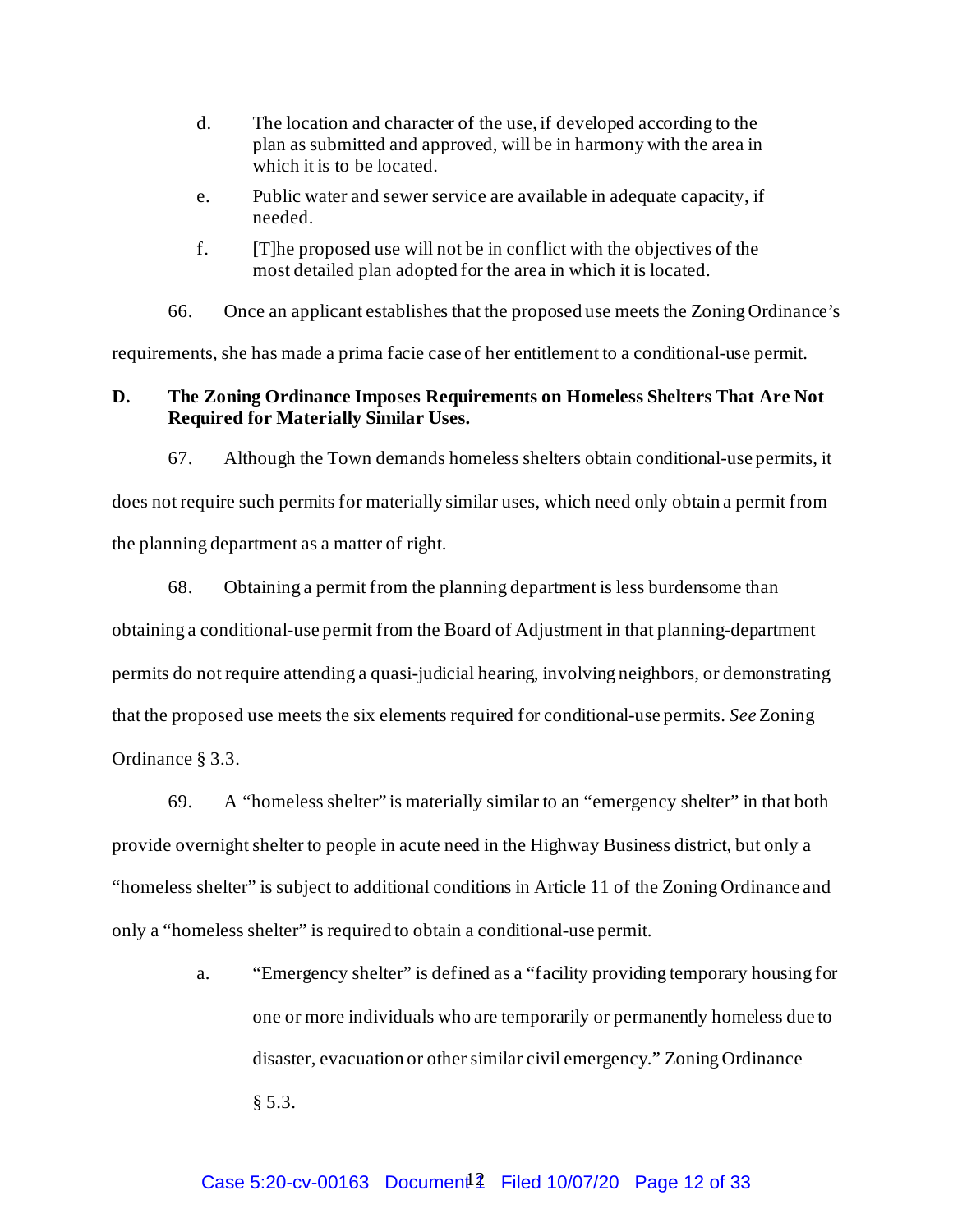70. A "homeless shelter" is materially similar to a "child care institution" in that both provide overnight shelter to people in acute need in the Highway Business district, but only a "homeless shelter" is subject to additional conditions in Article 11 of the Zoning Ordinance and only a "homeless shelter" is required to obtain a conditional-use permit.

> a. "Child care institution" is defined as a "facility providing residential and nonresidential care for thirteen or more children under the age of twenty-one, who are handicapped or who are without the benefit of parents who can provide for those children's basic physical, emotional, educational, spiritual, and/or other special needs." Zoning Ordinance § 5.3.

71. A "homeless shelter" is materially similar to a "congregate care facility" in that both provide overnight shelter to people in acute need in the Highway Business district, but only a "homeless shelter" is subject to additional conditions in Article 11 of the Zoning Ordinance and only a "homeless shelter" is required to obtain a conditional-use permit.

> a. "Congregate care facility" is defined in relevant part as a "multi-unit facility which provides housing, part-time medical care, shared food preparation and dining areas, and recreational facilities, as well as significant social facilities to meet the needs of the elderly." Zoning Ordinance § 5.3.

72. A "homeless shelter" is materially similar to a "hospital" in that both provide overnight shelter to people in acute need in the Highway Business district, but only a "homeless shelter" is subject to additional conditions in Article 11 of the Zoning Ordinance and only a "homeless shelter" is required to obtain a conditional-use permit.

> a. "Hospital" is defined as a "facility providing medical, psychiatric, or surgical services for sick or injured persons, including emergency treatment,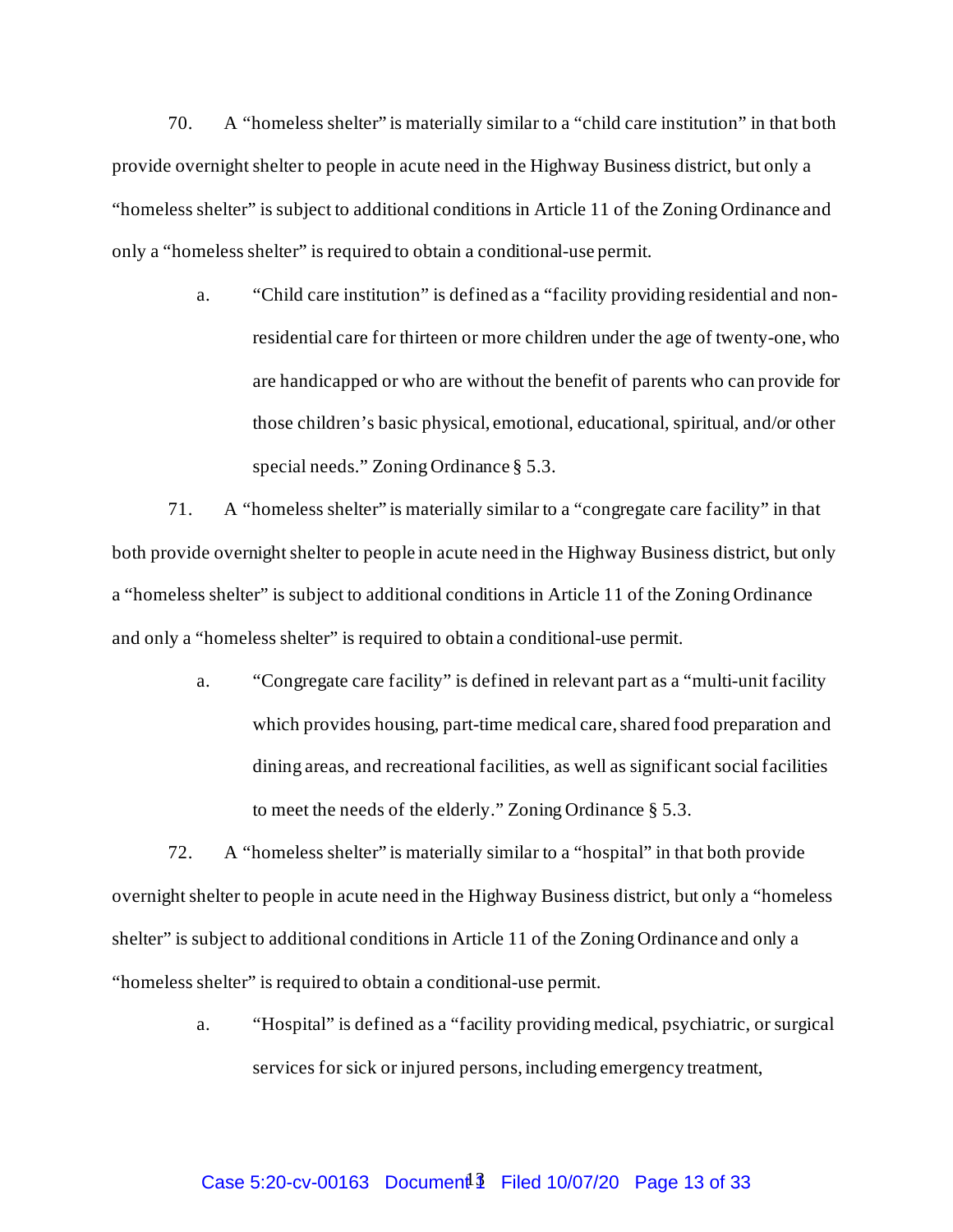diagnostic services, training, research, and administration."Zoning Ordinance

§ 5.3.

73. A "homeless shelter" is materially similar to a "group care facility" in that both provide overnight shelter to people in acute need in the Highway Business district, but only a "homeless shelter" is required to demonstrate "harmony" under Article 11 of the Zoning Ordinance and only a "homeless shelter" is required to obtain a conditional-use permit.

a. "Group care facility" is defined as:

A transitional housing facility for more than twenty residents . . . which provides room and board, personal care and rehabilitation services while persons receive therapy and/or counseling for one or more of the following purposes:

- i. To assist them to recuperate from the effects of or refrain from the use of drugs or alcohol;
- ii. To provide emergency and temporary shelter for persons in distress such as runaway children and battered individuals; and
- iii. To provide shelter and support for older adults and persons who are handicapped.

Zoning Ordinance § 5.3 (formatting altered).

74. A "homeless shelter" is materially similar to a "nursing care institution" in that both provide overnight shelter to people in acute need in the Highway Business district, but only a "homeless shelter" is required to demonstrate "harmony" under Article 11 of the Zoning Ordinance and only a "homeless shelter" is required to obtain a conditional-use permit.

> a. "Nursing care institution" is defined in relevant part as a "licensed healthcare facility, however named, governmental or non-governmental, which provides in-patient care to six or more non-related persons for whom planned and continued medical or nursing attention, or both, are indicated." Zoning Ordinance § 5.3.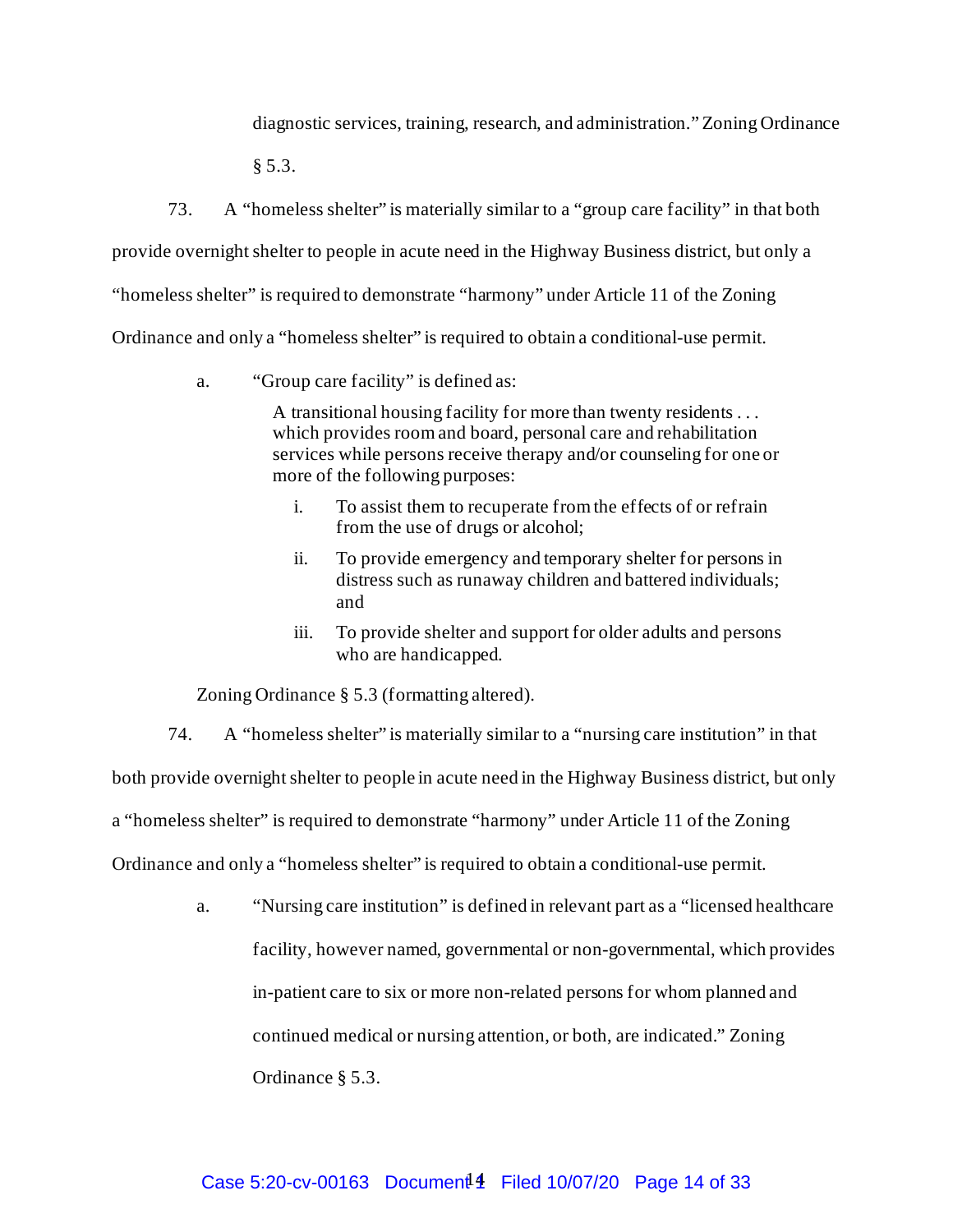75. Of the 183 authorized uses across all districts in the Zoning Ordinance, "homeless shelter" is the only one that specifically requires "access to a public sidewalk," § 11.4-11, even though dozens of other authorized uses serve pedestrians—such as, but not limited to, convenience stores, apartment buildings, shopping malls, restaurants and bars, entertainment establishments, churches, schools, post offices, medical clinics and dance studios.

76. Of the 183 authorized uses across all districts of the Zoning Ordinance, "homeless shelter" is the only one subject to an additional condition in Article 11 of establishing "harmony" with neighboring uses.

77. Only two other uses mention harmony, but those only demand that a portion of the use be harmonious—not that the entire use be harmonious with its neighboring uses. Zoning Ordinance § 11.2-3(A), (N) (requiring a "bed and breakfast" show that its design and lighting are harmonious with surrounding properties); Zoning Ordinance § 11.7-6(C) (requiring a "manufactured home, temporary" show that the unit be placed "in harmony with existing sitebuilt structures" on the lot).

#### **E. The Barber Shelter Applies for a Conditional-Use Permit and the North Wilkesboro Board of Adjustment Denies It Following a Quasi-Judicial Hearing.**

78. On July 9, 2020, the Barber Shelter submitted an application to the Town of North Wilkesboro Planning Department for a conditional-use permit to operate a "homeless shelter," as that use is defined and regulated under the Zoning Ordinance, at 106 Elkin Highway.

79. Pursuant to Zoning Ordinance § 3.4(B), the Barber Shelter was a proper applicant because it was acting as the "authorized agent of the property owner," namely, Christopher and Timberli Roberts, as embodied in the notarized document included with the application.

80. The Barber Shelter's application contained all of the necessary facts and materials to enable the Board of Adjustment to consider it. *See* Zoning Ordinance § 3.4(C).

# Case 5:20-cv-00163 Document<sup>1</sup> Filed 10/07/20 Page 15 of 33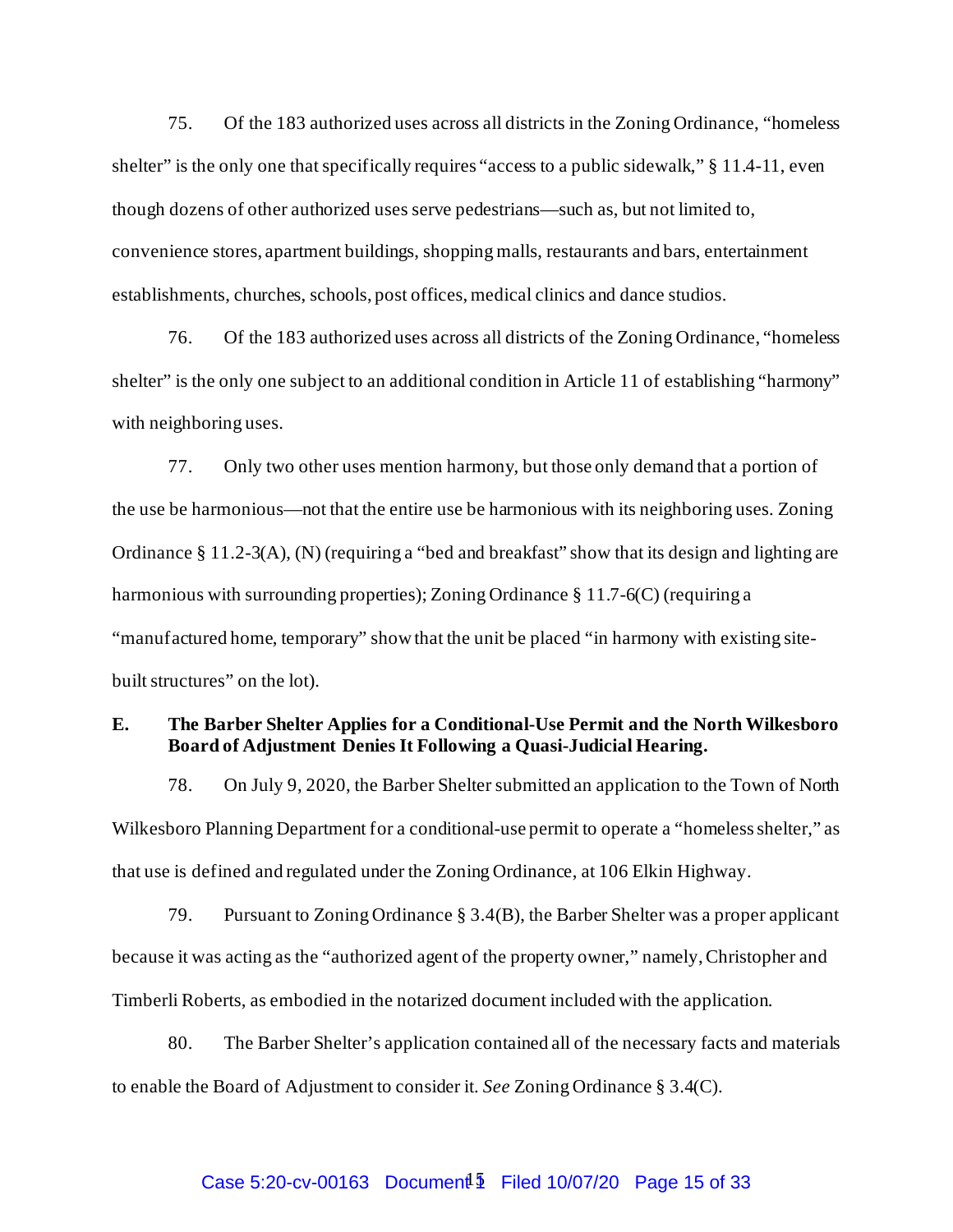81. After the Barber Shelter submitted its application, the "Zoning Administrator and technical review committee" reviewed the application and concluded that it was complete and ready for a hearing, pursuant to Zoning Ordinance § 3.4(D).

82. On August 26, 2020, the Town of North Wilkesboro Board of Adjustment held a quasi-judicial hearing on the Barber Shelter's application for a conditional-use permit.

83. The Board of Adjustment convened the August 26, 2020 quasi-judicial hearing pursuant to N.C.G.S.  $\S$  160D-406(a).

84. The August 26, 2020 quasi-judicial hearing was recorded on audio.

85. The August 26, 2020 quasi-judicial hearing satisfied the notice requirements of N.C.G.S. § 160D-406(b).

86. Prior to the quasi-judicial hearing, the Planning Department transmitted to the Board of Adjustment all relevant administrative materials, including the Barber Shelter's application and exhibits, and the Board of Adjustment admitted all documents during the hearing without objection. *See* N.C.G.S. § 160D-406(c)–(d); Zoning Ordinance § 3.1(A)(1).

87. At the beginning of the quasi-judicial hearing, the Board of Adjustment administered an oath to all witnesses, as required under N.C.G.S. § 160D-406(f).

88. Barber Shelter board member Carmen Daecher represented the Shelter at the quasi-judicial hearing.

89. Prior to his own testimony and legal argument, Mr. Daecher reserved the right to cross-examine witnesses, but the Board of Adjustment Chair repeatedly denied him the right to cross-examine.

90. Mr. Daecher presented factual testimony and legal argument in support of the application.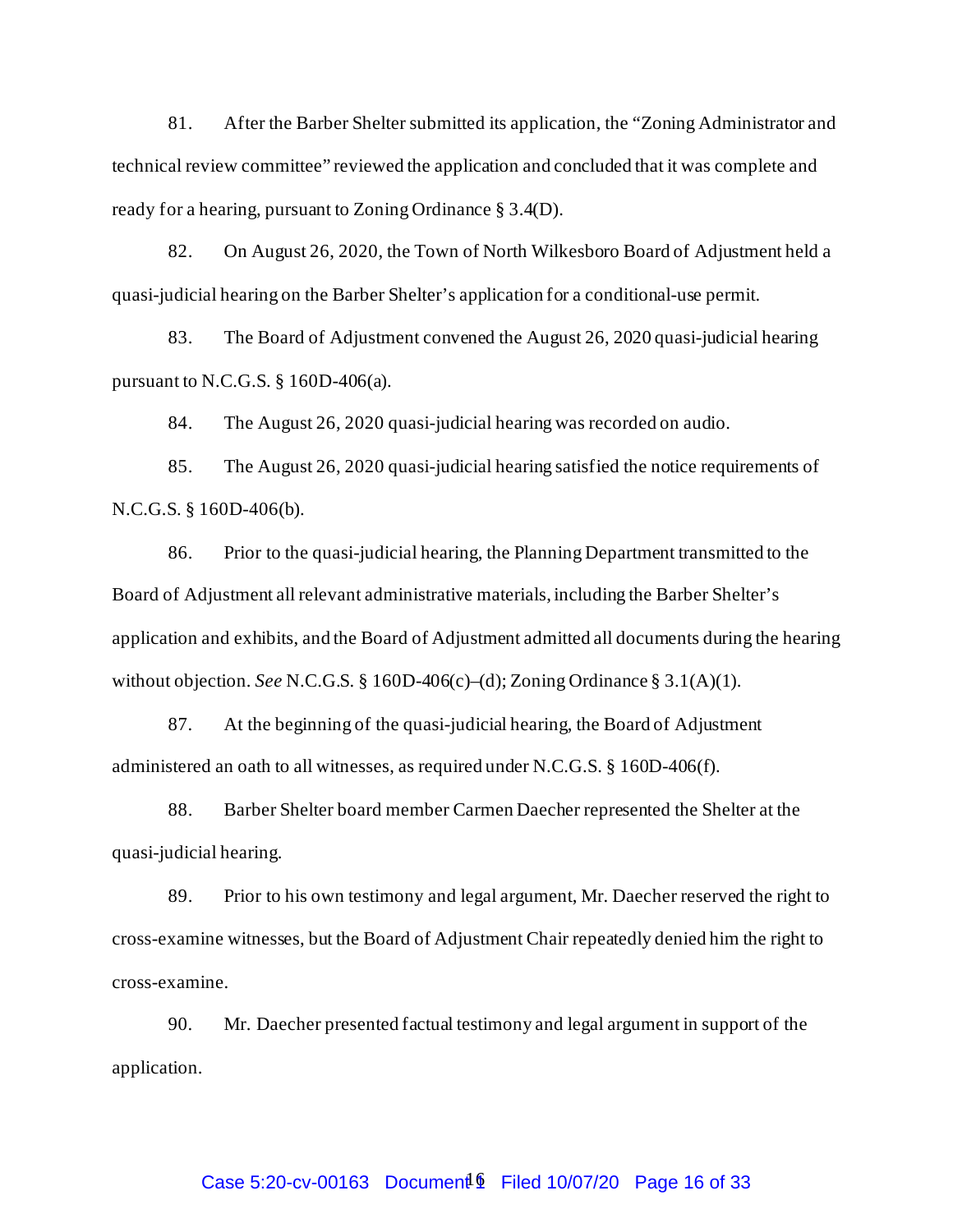91. The Board of Adjustment Chair acknowledged that Mr. Daecher, who is a traffic engineer and who has participated in roughly 1,000 quasi-judicial hearings, is an expert in traffic issues.

92. Mr. Daecher walked the Board of Adjustment through the Barber Shelter's application, demonstrating that the application satisfied the requirement that a homeless shelter be in the Highway Business district, as well as demonstrating that the application satisfied the five criteria for homeless shelters set out in Article 11. Zoning Ordinance §§ 6.7, 11.4-11.

93. Mr. Daecher also demonstrated that the Barber Shelter application satisfied the six criteria for a conditional-use permit in §  $3.4(E)(2)$ .

- 94. Mr. Daecher's testimony included, but was not limited to:
	- a. Data about the Barber Shelter's services—between relocating temporarily to the Crossfire Church and the hearing, the Barber Shelter sheltered 178 people for 1,041 bed nights with zero complaints from neighbors;
	- b. That the Shelter has used hotel rooms, as needed, during the coronavirus pandemic;
	- c. That the Shelter has cooperated with law enforcement to help those in need;
	- d. That 106 Elkin Highway's location is ideal for the Shelter's mission;
	- e. Facts establishing the absence of public safety, and especially traffic safety, concerns;
	- f. Facts demonstrating that the Barber Shelter will increase neighboring property values by making exterior improvements to 106 Elkin Highway, such as extensive flower landscaping; and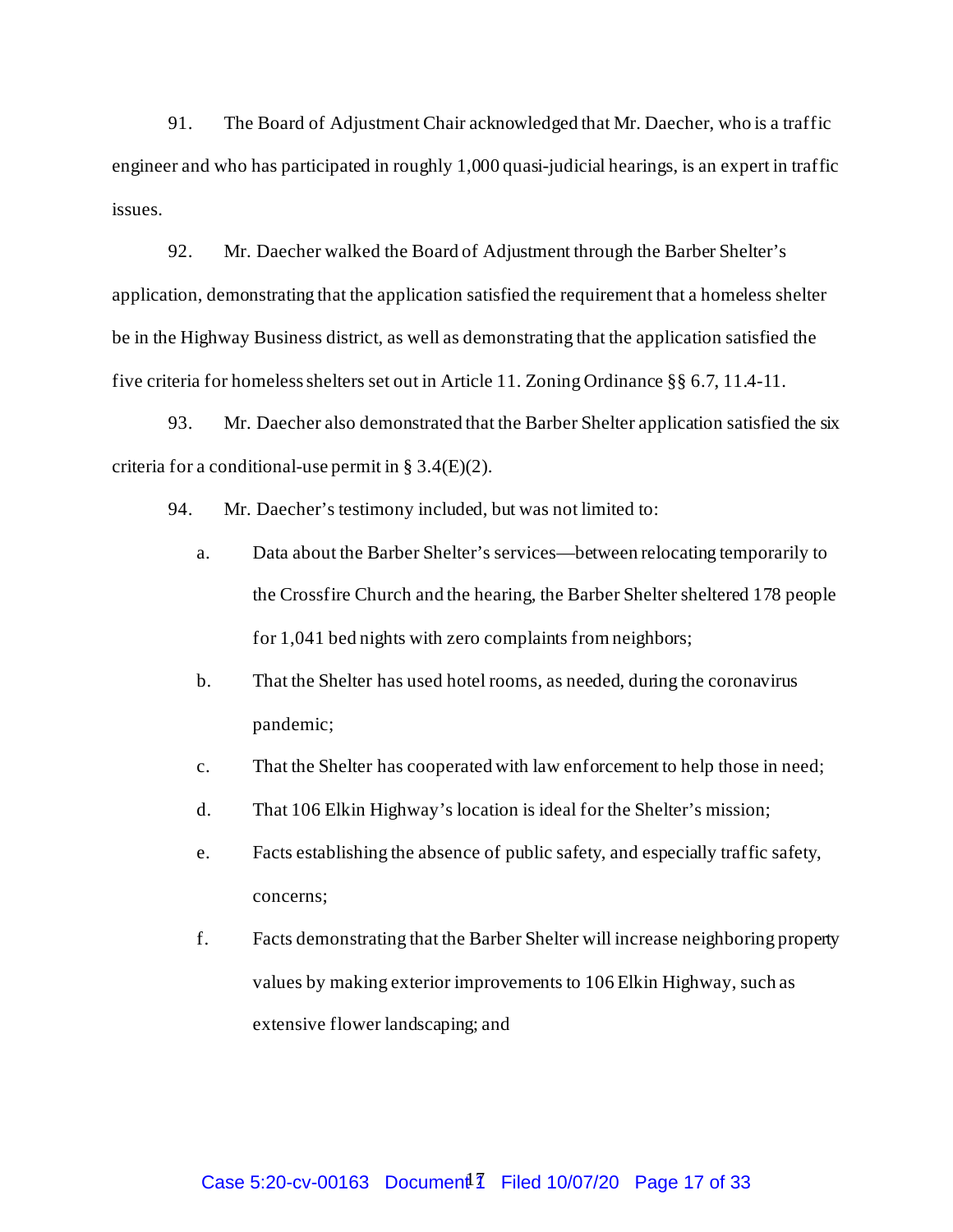g. Facts establishing that the Barber Shelter will be in harmony with neighboring uses.

95. During his testimony and legal argument, the Board of Adjustment asked if the Barber Shelter is required, contrary to the Shelter's policy, to admit sex offenders because it receives state money, to which Mr. Daecher responded that the Shelter does not receive funds from the state.

96. During his testimony and legal argument, the Board of Adjustment asked if the Shelter's acceptance of a one-time federal COVID-19 grant required the Shelter, contrary to its policy, to admit sex offenders, to which Mr. Daecher responded it did not.

97. During Mr. Daecher's testimony and legal argument, a Board of Adjustment member, despite asserting that "I'm not trying to be ugly here at all," stated, "I need an answer to this. I understand that you [Mr. Daecher] live in Clemmons. [Shelter board member] Dan Huffman, I understand lives in Jefferson Landings. My question is, why are you [Mr. Daecher] who live in Clemmons involved in a shelter in North Wilkesboro?"

98. Three other witnesses were permitted to testify in favor of the Barber Shelter:

- a. Dr. Alan Rice, the pastor of the Crossfire United Methodist Church where the Barber Shelter is presently located, testified that the Shelter guests had generated zero complaints from neighbors and that the Shelter guests did not loiter on church property or in the vicinity during the day when the Shelter is closed.
- b. Dr. Christopher Roberts, the owner of 106 Elkin Drive, explained why he is giving his property to the Barber Shelter to support its mission.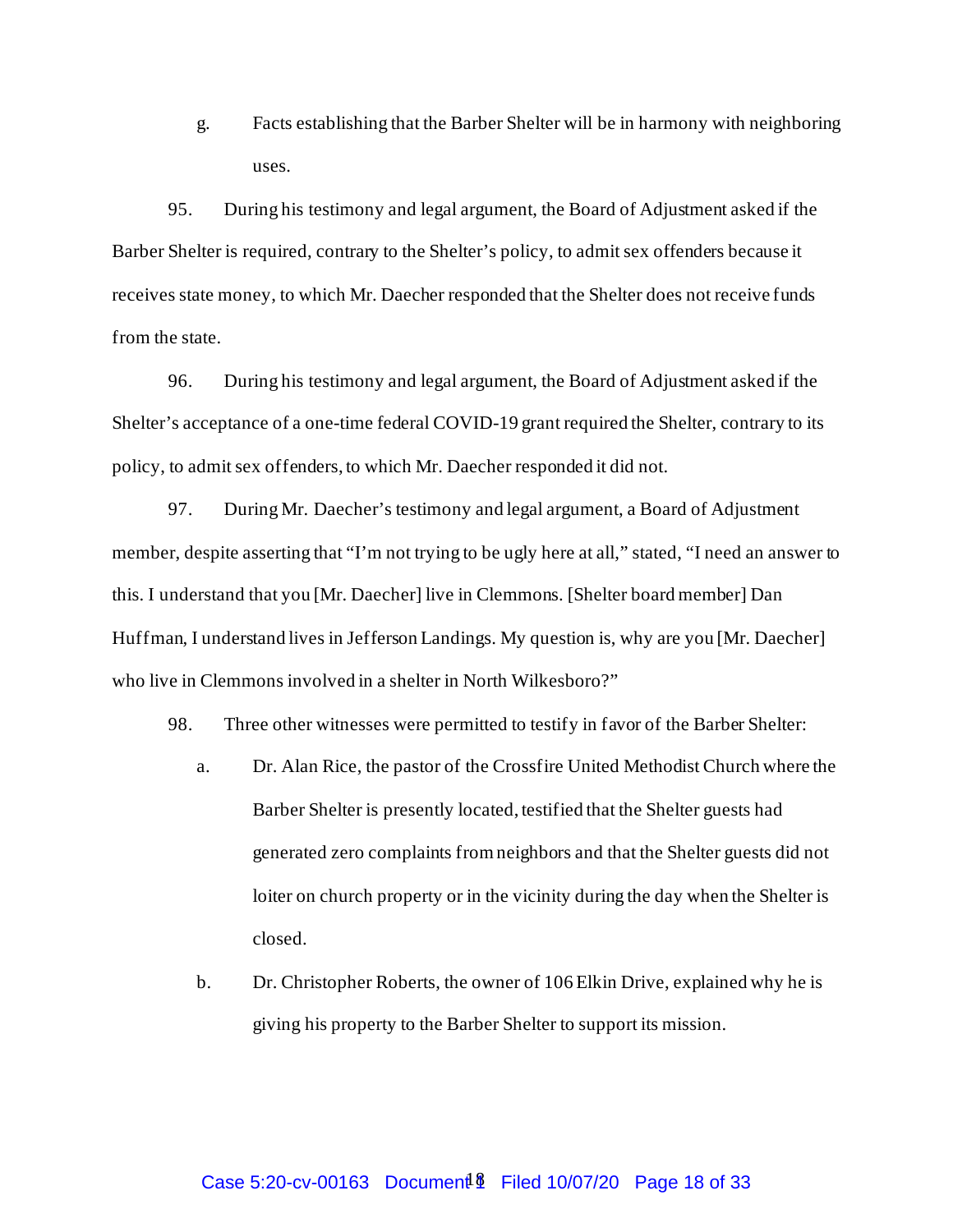- c. Derek Wyatt, one of the night managers for the Barber Shelter, testified about the Shelter's operating policies and the practical steps the Shelter takes to minimize impacts on neighbors and to help clients regain their footing.
- 99. Four witnesses testified in opposition to the Barber Shelter:
	- a. John Battle, landlord of a neighboring strip mall, testified that the Shelter would:
		- i. Damage property values and reduce area harmony;
		- ii. Be unsafe for the homeless who would be walking around in that area because there are busy roads and it is dark in the winter;
		- iii. Prevent mothers from bringing their children to the area for haircuts;
		- iv. Subject parishioners of a nearby church to ill effects, and force "women and children" to "deal with the presence of homeless people intruding on their [church] services, begging for money or food"; and
		- v. Coddle homeless people who "are not looking to help themselves. They are only looking for a handout or free stuff . . . . [It] never ends."
	- b. Yvette Bushard, the owner of a nearby gym, urged the Board of Adjustment not to be "naïve," testifying that the Shelter would bring people to the area who are dangerous to young people and the elderly and who would lurk in the corridors of the warehouse complex where her gym is located.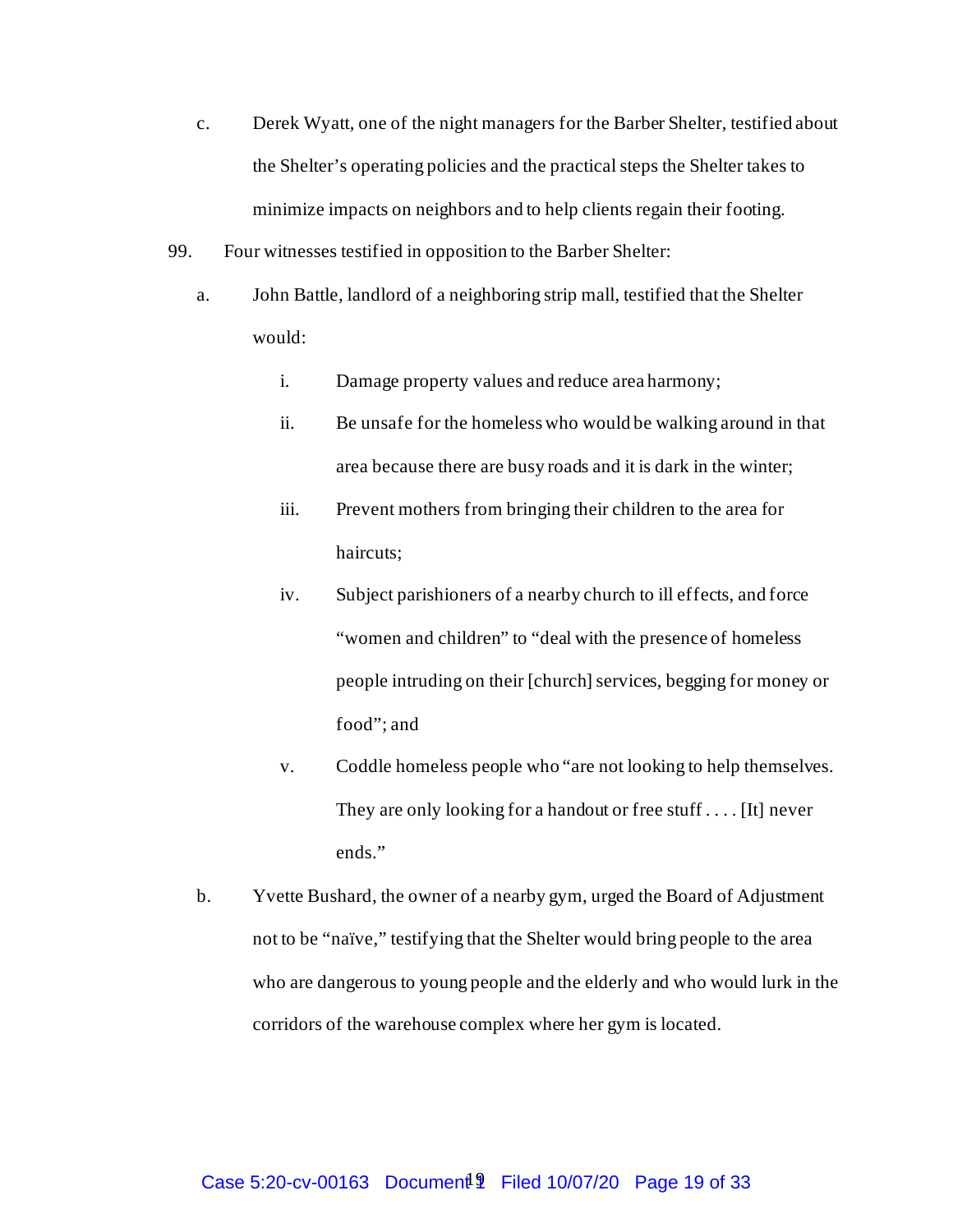- c. James Brown, who since 1972 has owned a nearby undeveloped property (except for two billboards), testified that:
	- i. The Barber Shelter's guests would create hazardous conditions because they walk or ride bikes;
	- ii. He does not know if the Town of North Wilkesboro would provide security or protect citizens from the Shelter's clients and asked "if the town is going to pay for any lawsuit resulting in the homeless person trespassing on our property and adjoining properties and then injured"; and
	- iii. He reserved the right to sue and "seek punitive actions for any injuries related to property or the person in the future."
- d. Scott Nafe, a self-described property developer who was repeatedly admonished by the Board of Adjustment Chair for making false or irrelevant assertions during his testimony, testified that the Shelter would lower property values and increase crime.

100. An eighth witness, Thomas Page, a former client of the Shelter who got back on his feet with the Shelter's assistance, attempted to testify in favor of the Barber Shelter, but the Board of Adjustment Chair ruled him ineligible to testify because, the Board of Adjustment determined, he did not have an interest in 106 Elkin Highway or the contiguous properties and does not own property in the Town.

101. After John Battle, the first opposition witness, testified, Mr. Daecher requested to cross examine Mr. Battle, a request that the Board of Adjustment Chair denied.

# Case 5:20-cv-00163 Document<sup>20</sup> Filed 10/07/20 Page 20 of 33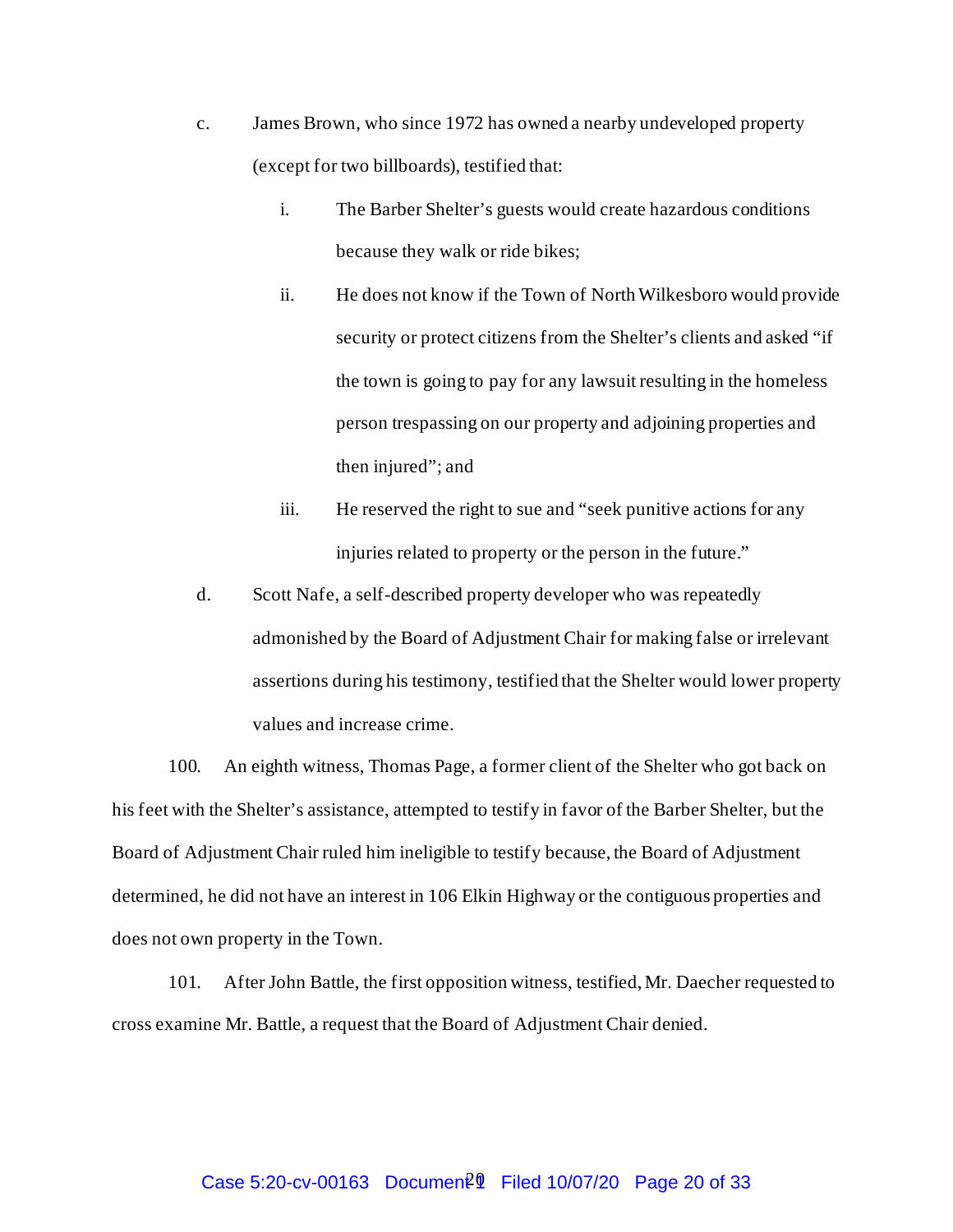102. The only witness the Board acknowledged as a subject-matter expert was Mr. Daecher with respect to traffic.

103. No other witness was qualified as a subject-matter expert in traffic or property values.

104. In addition to the absence of testimony about property valuations by a qualified expert, none of the lay-witness testimony about property values in opposition to the Barber Shelter even purported to use objective real estate data or the formal methods of a professional appraiser to analyze the effect the Shelter would have on neighboring property values.

105. After the presentation of evidence, the Board of Adjustment formally ruled at the quasi-judicial hearing that the Barber Shelter satisfied the requirement that a homeless shelter be in a Highway Business district per Zoning Ordinance § 6.7, and that the Barber Shelter satisfied the five criteria for homeless shelters per Zoning Ordinance § 11.4-11.

106. The Board of Adjustment stated at the quasi-judicial hearing that the only relevant question was whether the Barber Shelter's application satisfied the six criteria for a conditionaluse permit set forth in Zoning Ordinance § 3.4(E)(2).

107. The Board of Adjustment ruled at the quasi-judicial hearing that only three of the six criteria were at issue:  $\S 3.4(E)(2)(a)$  "The use will not materially endanger the public health or safety if located, designed, and proposed to be operated according to the plan submitted"; § 3.4(E)(2)(c) "The use will not substantially injure the value of adjoining property, or the use is a public necessity"; and § 3.4(E)(2)(d) "The location and character of the use, if developed according to the plan as submitted and approved, will be in harmony with the area in which it is to be located."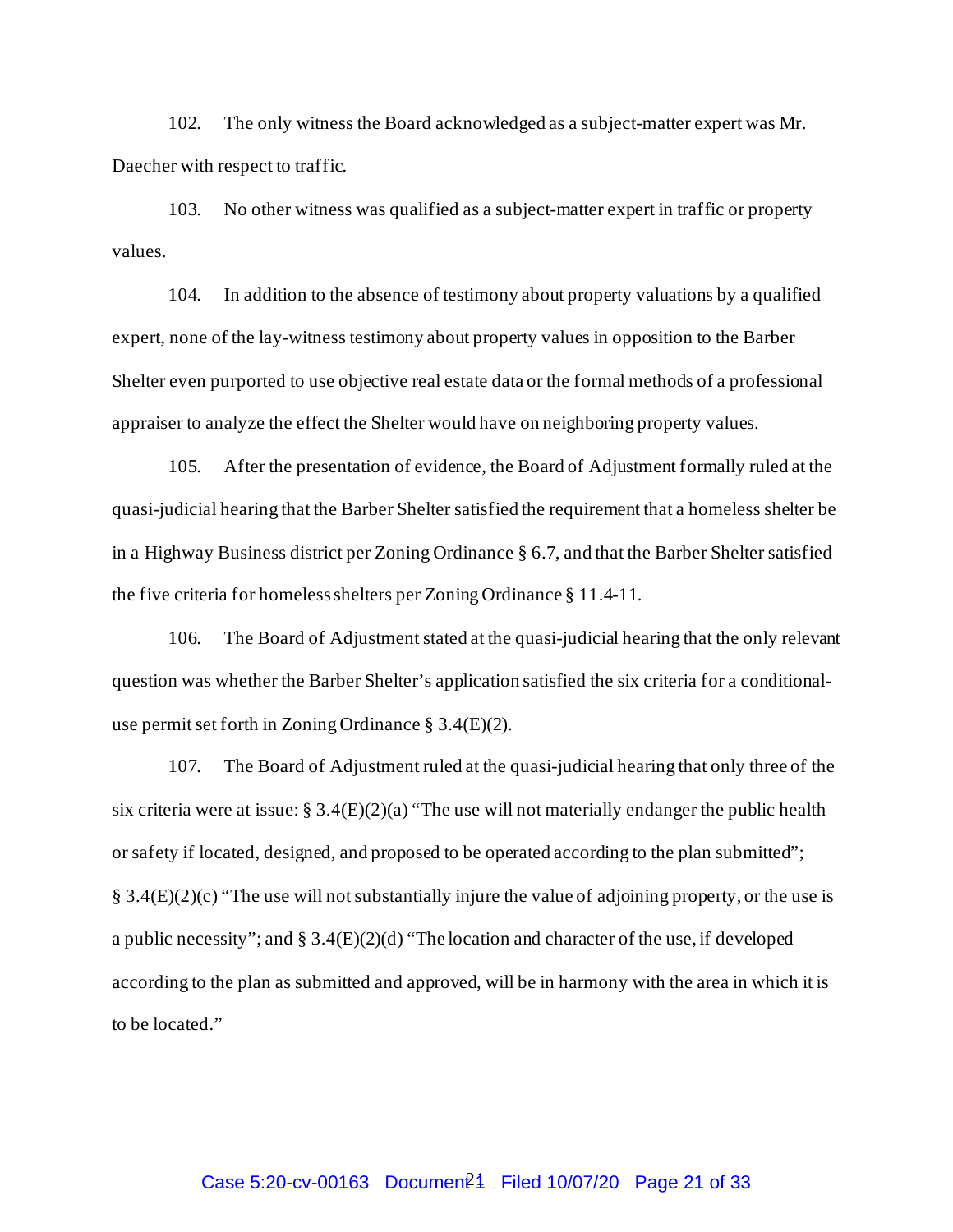108. The Board of Adjustment ruled at the quasi-judicial hearing that the other three criteria in § 3.4(E)(2) were fully satisfied: § 3.4(E)(2)(b) "The use complies with all regulations and standards of this article";  $\S 3.4(E)(2)(e)$  "Public water and sewer service are available in adequate capacity, if needed"; and  $\S 3.4(E)(2)(f)$  "The proposed use will not be in conflict with the objectives of the most detailed plan adopted for the area in which it is located."

109. During deliberations, the Board of Adjustment Chair read each of the six criteria for a conditional-use permit in § 3.4( $E$ )(2) and solicited comments from Board of Adjustment members.

110. During deliberations:

- a. One Board of Adjustment member commented that the Shelter would be dangerous because its guests would come outside at 6:30 a.m. and walk into the flow of busy traffic;
- b. One Board of Adjustment member said, "I think that it would devalue property" nearby; and
- c. One Board of Adjustment member commented that the Shelter would not be harmonious with the nearby church.

111. The nearby church that Mr. Battle referenced in his testimony and that a Board of Adjustment member referenced in his comment during deliberations was personally notified in writing, as required by law, of the conditional-use application and the August 26, 2020 quasijudicial hearing, but the church did not oppose the Shelter's application in any way.

112. The Board of Adjustment's deliberations lasted for approximately eight minutes.

113. Following a motion, the Board of Adjustment voted unanimously to deny the Barber Shelter's application.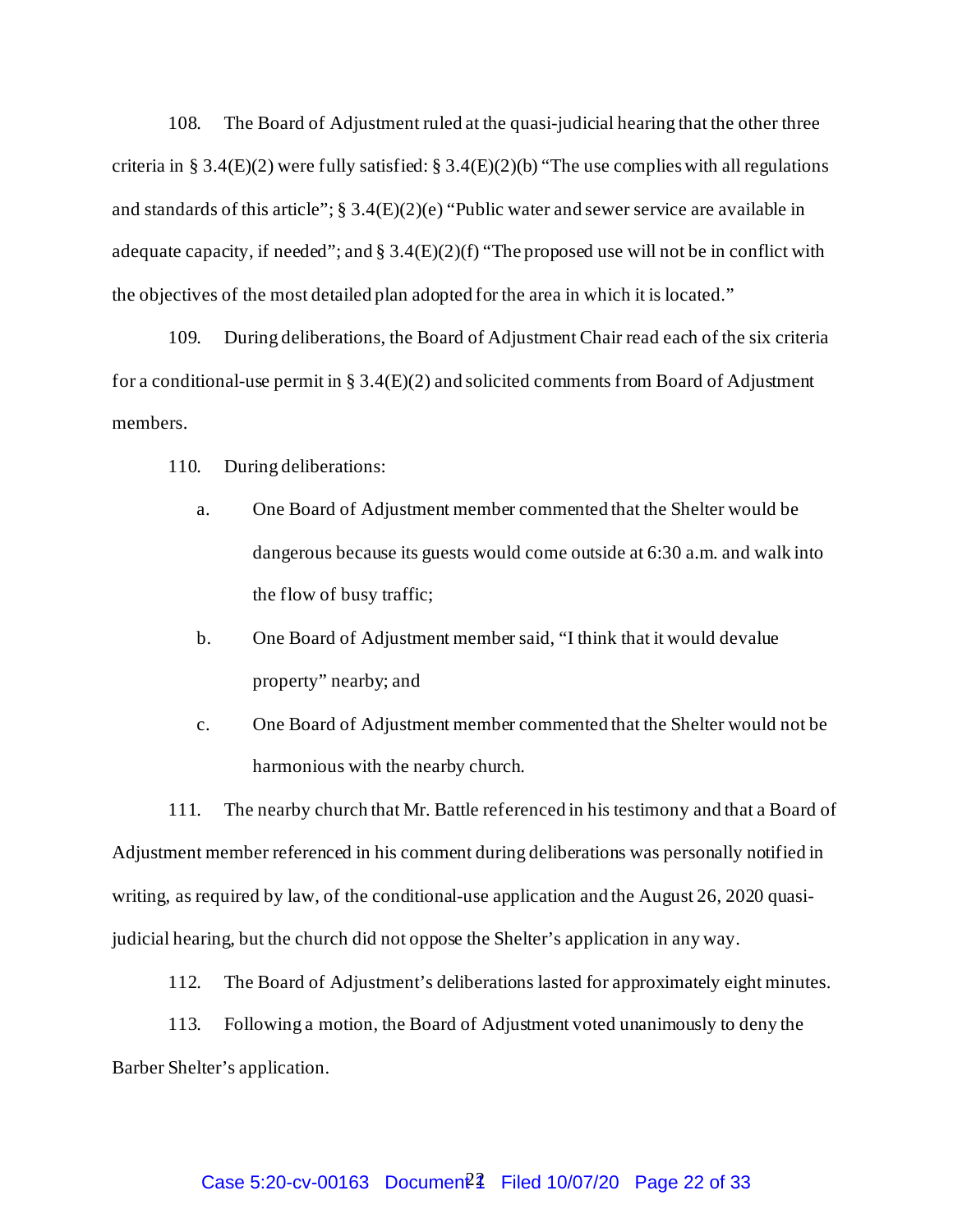114. On September 9, 2020, the Board of Adjustment rendered a written decision, as

required under N.C.G.S. § 160D-406(j).

115. With respect to each of the six criteria in § 3.4(E)(2), the Board of Adjustment

made the following written findings:

- a. **The use will not materially endanger the public health or safety if located, designed, and proposed to be operated according to the plan submitted.** *The Board found that the evidence does not support this finding as the use would endanger the public's safety as the residents of the shelter would be exiting the shelter close to the highway and the highway's right of way significantly impacts the front of property where the residents would be entering and exiting the property, often at times early in the morning and late in the evening when visibility would be an issue due to low light*.
- b. **The use complies with all regulations and standards of this article.** *The Board found the evidence supported this finding as the proposed use did meet all regulations and standards of the Zoning Ordinance*.
- c. **The use will not substantially injure the value of adjoining property, or the use is a public necessity.** *The Board found that the evidence did not support this finding, since this use would substantially impact and decrease existing neighboring property values*.
- d. **The location and character of the use, if developed according to the plan as submitted and approved, will be in harmony with the area in which it is to be located.** *The Board found that the evidence did not support this finding, as this use will not be in harmony with the area in which it is proposed to be located as there is a church, gym and other retail businesses in the area and the proposed shelter was a use not in keeping with the current uses in the area*.
- e. **Public water and sewer service are available in adequate capacity, if needed.** *The Board found that the evidence supported this finding, as the proposed use is within close proximity to Town Sewer and Water*.
- f. **That the proposed use will not be in conflict with the objectives of the most detailed plan adopted for the area in which it is located.** *The Board found the evidence supported this finding, as the proposed use was in harmony with the Town of North Wilkesboro's 2018 Comprehensive Plan and the Town of North Wilkesboro's Thoroughfare Plan*.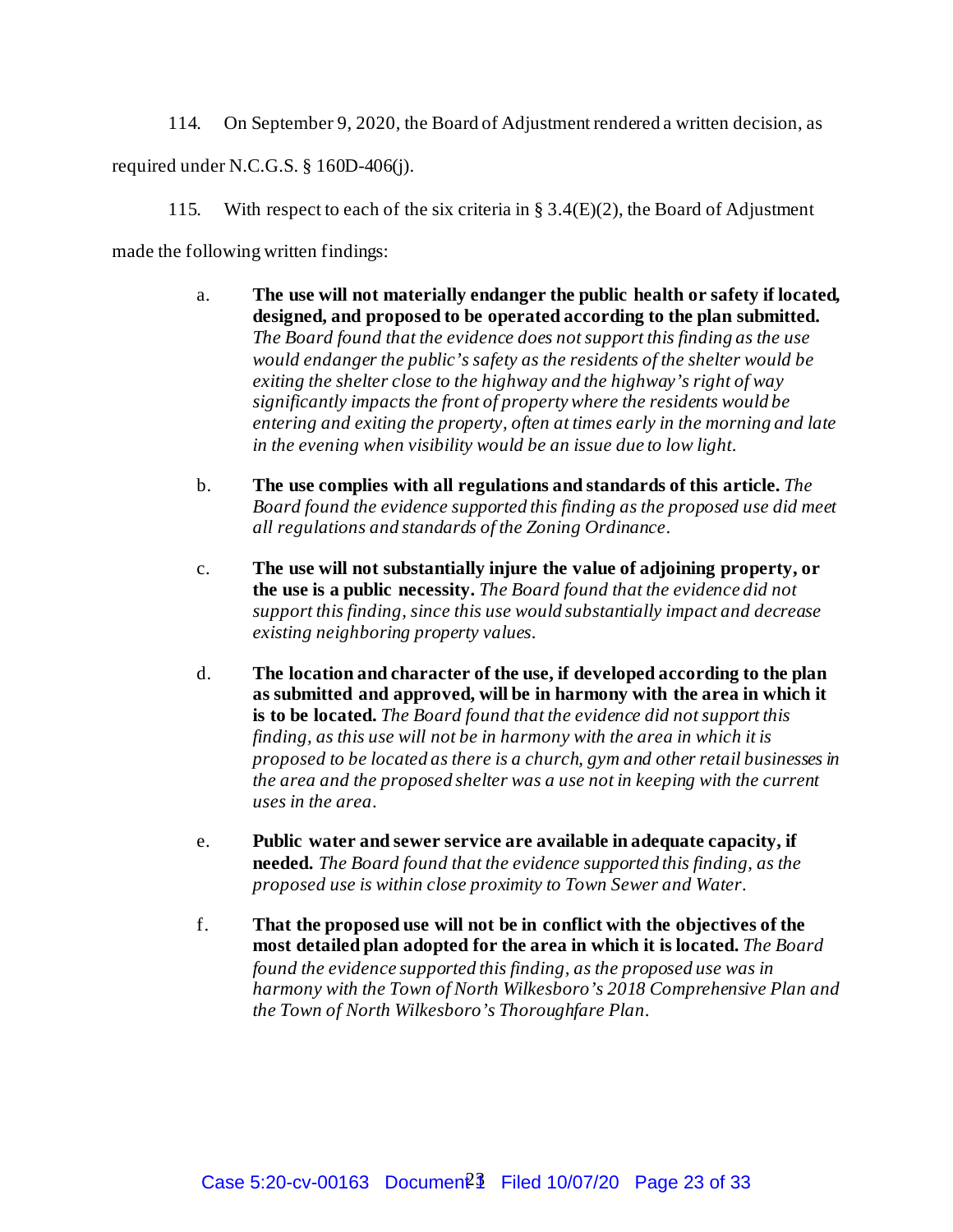**F. In Denying the Conditional-Use Permit, the Board of Adjustment Applied the Zoning Ordinance Against the Barber Shelter in a Way That Singled Out the Shelter for Adverse Treatment.**

116. In the last year, the Board of Adjustment has considered three conditional-usepermit applications. It: (i) granted a conditional-use permit for non-franchised motor vehicle sales; (ii) declined to rule on the Barber Shelter's first conditional-use-permit application for its proposed building at 108 Sparta Road, having denied the Shelter variances necessary for the permit; and (iii) denied the Barber Shelter's second conditional-use-permit application for the proposed shelter at 106 Elkin Highway.

117. The Board of Adjustment has never granted a conditional-use permit for a homeless shelter.

118. The Board of Adjustment's denial of the Barber Shelter's conditional-use permit application to operate at 106 Elkin Highway was irrational and its justifications nonsensical.

#### *Proximity to Roads and Sidewalks*

119. The Board of Adjustment's concern about sidewalks next to the Shelter does not make any sense when the Town requires homeless shelters have access to public sidewalks. Zoning Ordinance § 11.4-11.

120. Upon information and belief, the Board of Adjustment has never before denied a conditional-use permit on the ground that pedestrians associated with the use are incapable of using public sidewalks responsibly.

121. There is no evidence in the administrative record of the August 26, 2020 hearing or basis in reality to support a factual finding that those experiencing homelessness, as a discrete class of adult persons, are incapable of using public sidewalks responsibly.

# Case 5:20-cv-00163 Document<sup>24</sup> Filed 10/07/20 Page 24 of 33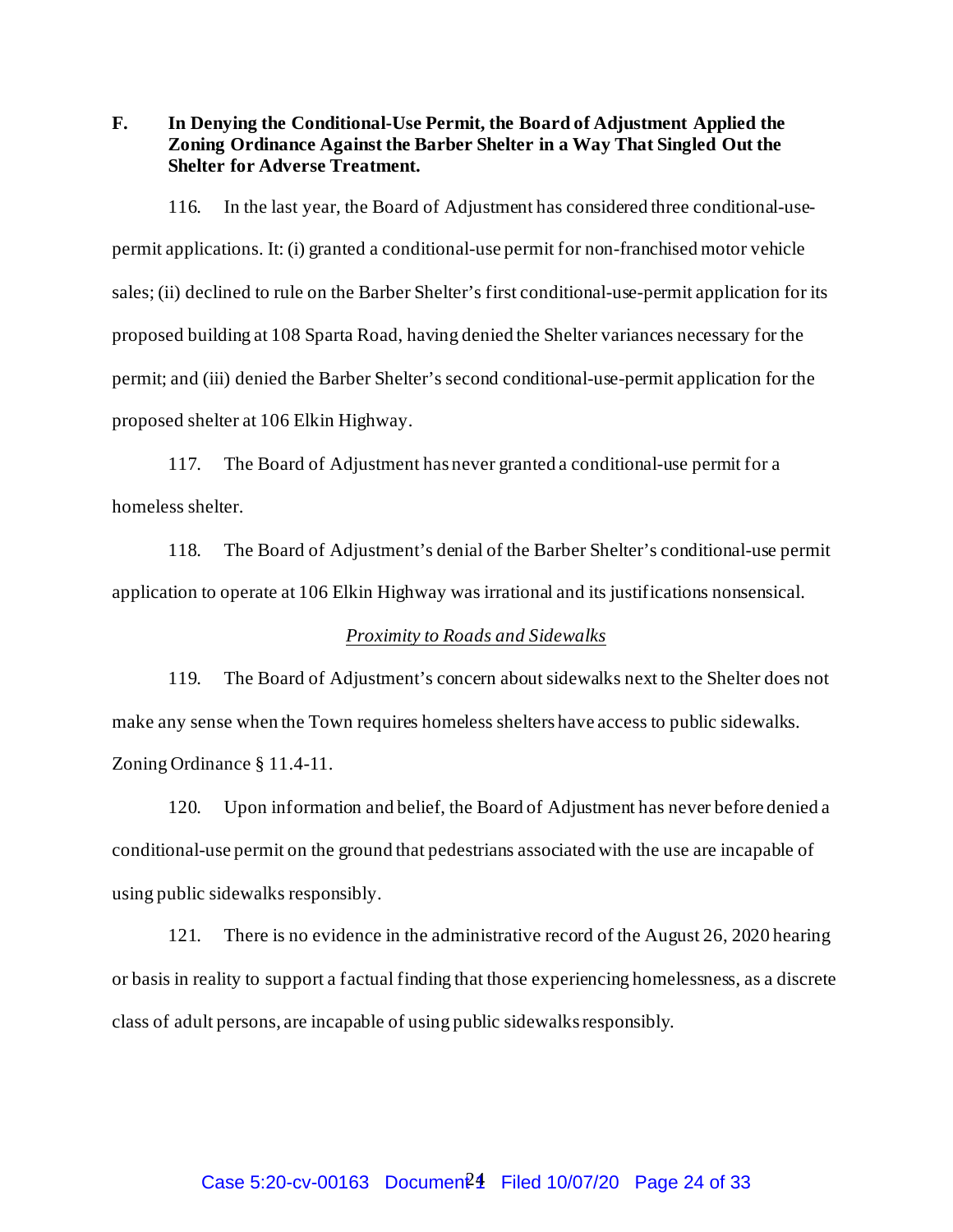122. There is no evidence in the administrative record of the August 26, 2020 hearing to support a factual finding that the proximity of the sidewalks to a homeless shelter would materially endanger the public health or safety.

123. The Board of Adjustment's concern about the proximity of a busy road near the Shelter does not make any sense when the Town requires homeless shelters be only in the Highway Business district, an area "along designated highways and thoroughfares." Zoning Ordinance §§ 6.4(H), 6.7.

124. The Board of Adjustment's concern about Barber Shelter clients coming and going when it is still dark makes no sense when there is a streetlight in front of 106 Elkin Highway.

125. Upon information and belief, the Board of Adjustment has never before denied a conditional-use permit for the Highway Business district on the ground that the use was next to a major road.

126. There is no evidence in the administrative record of the August 26, 2020 hearing or any basis in reality to support a factual finding that the proximity of the road to a homeless shelter would materially endanger the public health or safety.

127. There is no evidence in the administrative record of the August 26, 2020 hearing or any basis in reality to support a factual finding that those experiencing homelessness, as a discrete class of adult persons, are incapable of safely being near a road.

#### *Property Values*

128. The Board of Adjustment's determination that the Shelter would "substantially impact and decrease existing neighboring property values" was based on pure speculation unsupported by data and an expert interpretation of that data.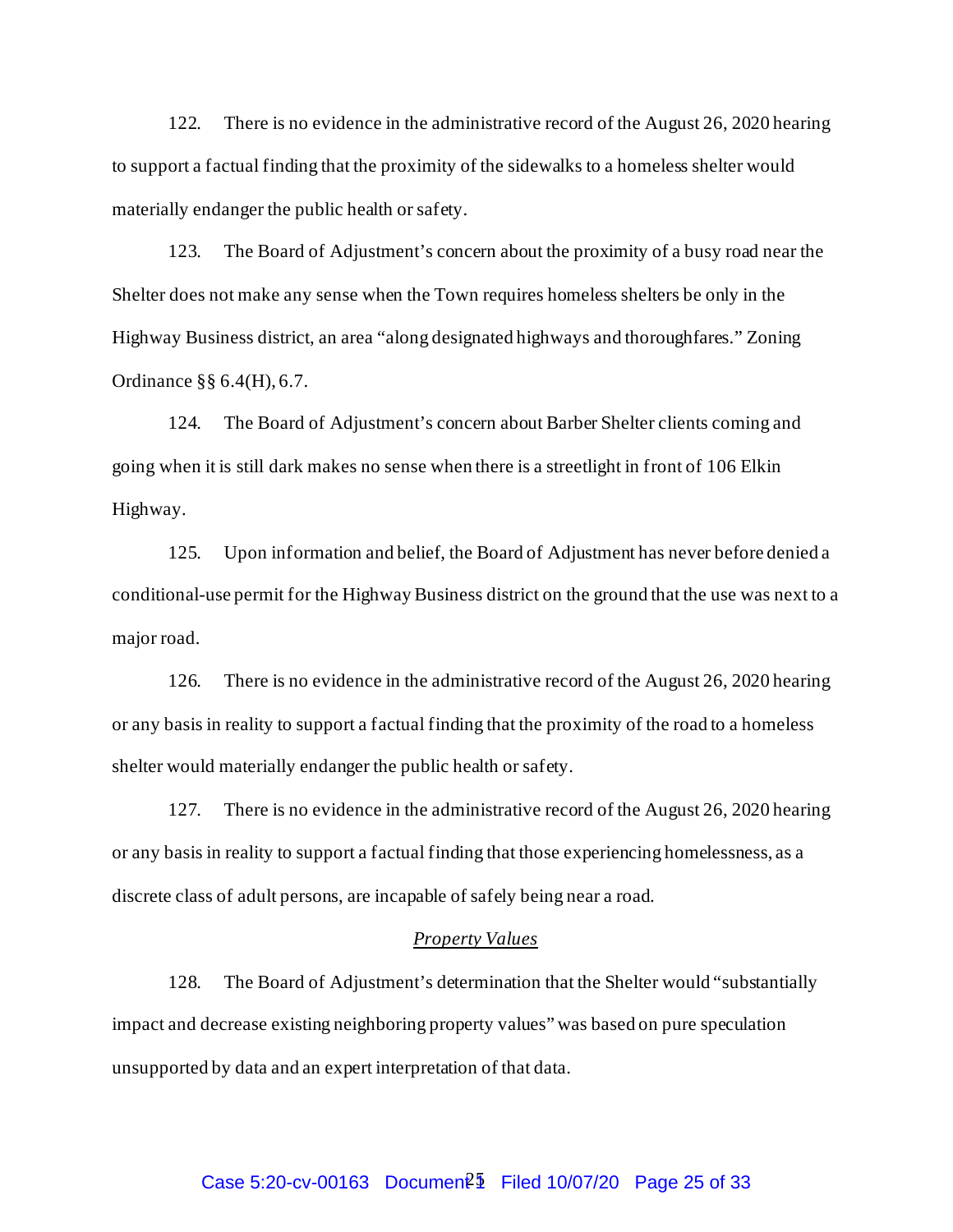129. No expert in property valuation testified during the August 26, 2020 hearing, and there is no evidence in the administrative record or any basis in in reality that allowing the Barber Shelter to operate at 106 Elkin Highway would "substantially injure" neighboring property values.

130. The Board of Adjustment's determination that the Shelter would "substantially impact and decrease existing neighboring property values" ignored the reality of the area.

131. Upon information and belief, the Board of Adjustment has never before denied a conditional-use permit based on substantial injury to property values without evidence concerning the value of the applicant property, the values of surrounding properties, and an objective, evidence-based analysis of the impact of the proposed use on those valuations.

#### *Harmony*

132. The Board of Adjustment's determination that the Shelter would not be in harmony with the area was not based on any specific facts about the Barber Shelter or specific facts about the "church, gym, and other retail businesses" identified in the written decision. To the contrary, the Board of Adjustment irrationally concluded that a "homeless shelter," a use the Town of North Wilkesboro has expressly approved in the Highway Business district, is inherently non-harmonious with other approved uses in the Highway Business zone.

133. The Board of Adjustment's determination that the Shelter would not be in harmony with the area ignored the reality of the area.

134. Upon information and belief, the Board of Adjustment has never before denied a conditional-use permit for an authorized use within the Highway Business district, such as a homeless shelter, on the ground that the proposed authorized use lacked harmony with surrounding commercial entities in the Highway Business district.

# Case 5:20-cv-00163 Document<sup>26</sup> Filed 10/07/20 Page 26 of 33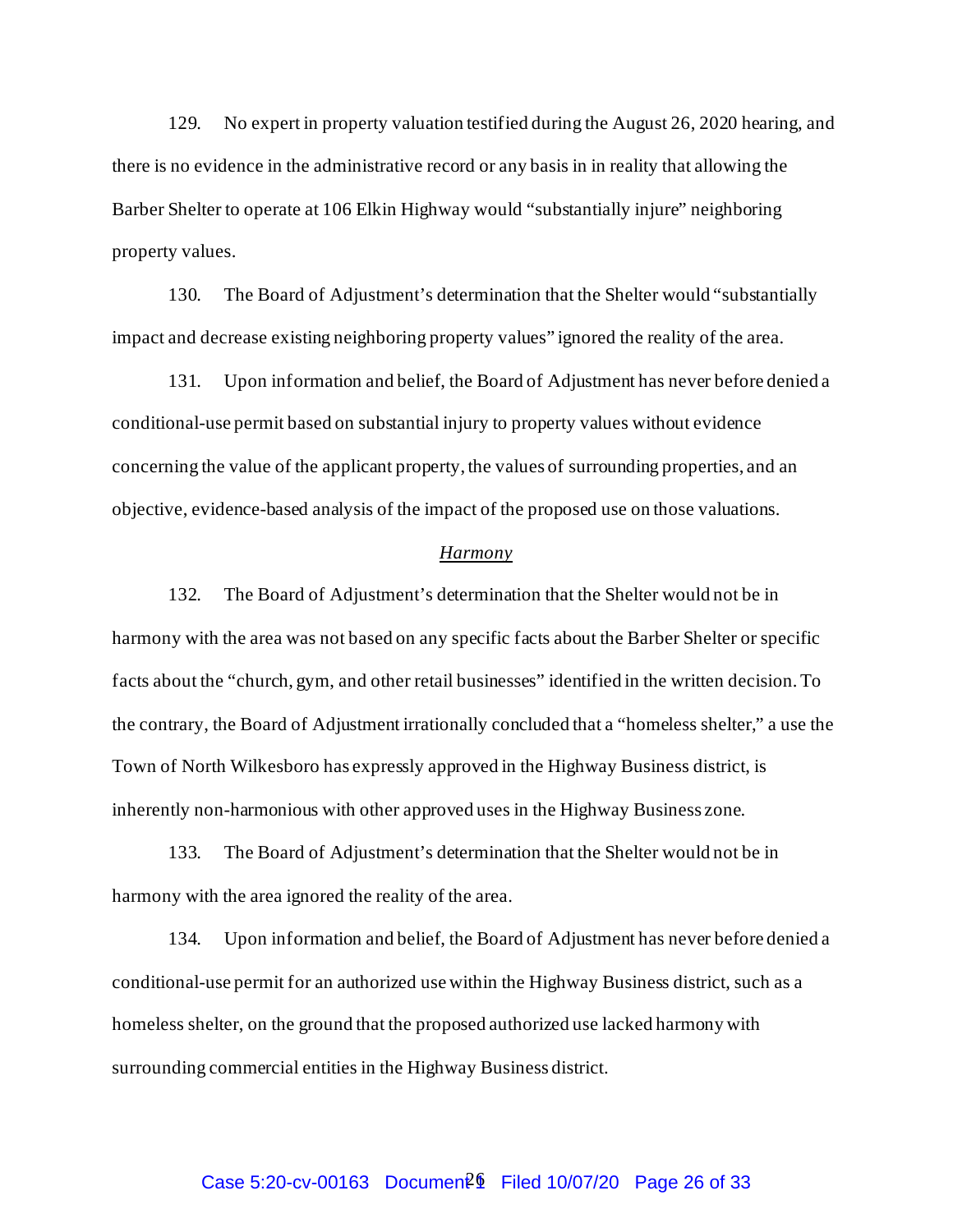135. Upon information and belief, the Board of Adjustment has never before denied a conditional-use permit for an authorized use within the Highway Business district, such as a homeless shelter, on the ground that the proposed authorized use lacked harmony with a religious entity inside the Highway Business district.

136. Upon information and belief, the Board of Adjustment has never before denied a conditional-use permit for an authorized use within the Highway Business district, such as a homeless shelter, on the ground that the proposed authorized use lacked harmony with a neighbor (such as the church, here) that, despite personal notice of the permit proceedings, did not object.

#### **INJURY TOPLAINTIFF**

137. The Barber Shelter requires a conditional-use permit from the Board of Adjustment to operate a homeless shelter at 106 Elkin Highway, and the Board's denial of the conditional-use permit has made it impossible to proceed with that plan.

138. Plaintiff has the resources to immediately commence its plan to exercise its option to obtain the property at 106 Elkin Highway and then to renovate the property into a homeless shelter, and the only reason Plaintiff has not begun that process is the Board's denial of the conditional-use permit.

139. But for the Town of North Wilkesboro's zoning classifications that require a conditional-use permit for a "homeless shelter," but not for materially similar overnight uses in the Highway Business district such as an "emergency shelter," *see* ¶¶ 59, 67–77, the Barber Shelter would not need a conditional-use permit and would have been entitled to open its homeless shelter at 106 Elkin Highway as a matter of right.

140. But for the Town's irrational zoning classifications—which require a "homeless shelter" alone, out of all 183 authorized uses in the Zoning Ordinance, to have access to a

# Case 5:20-cv-00163 Document<sup>2</sup>1 Filed 10/07/20 Page 27 of 33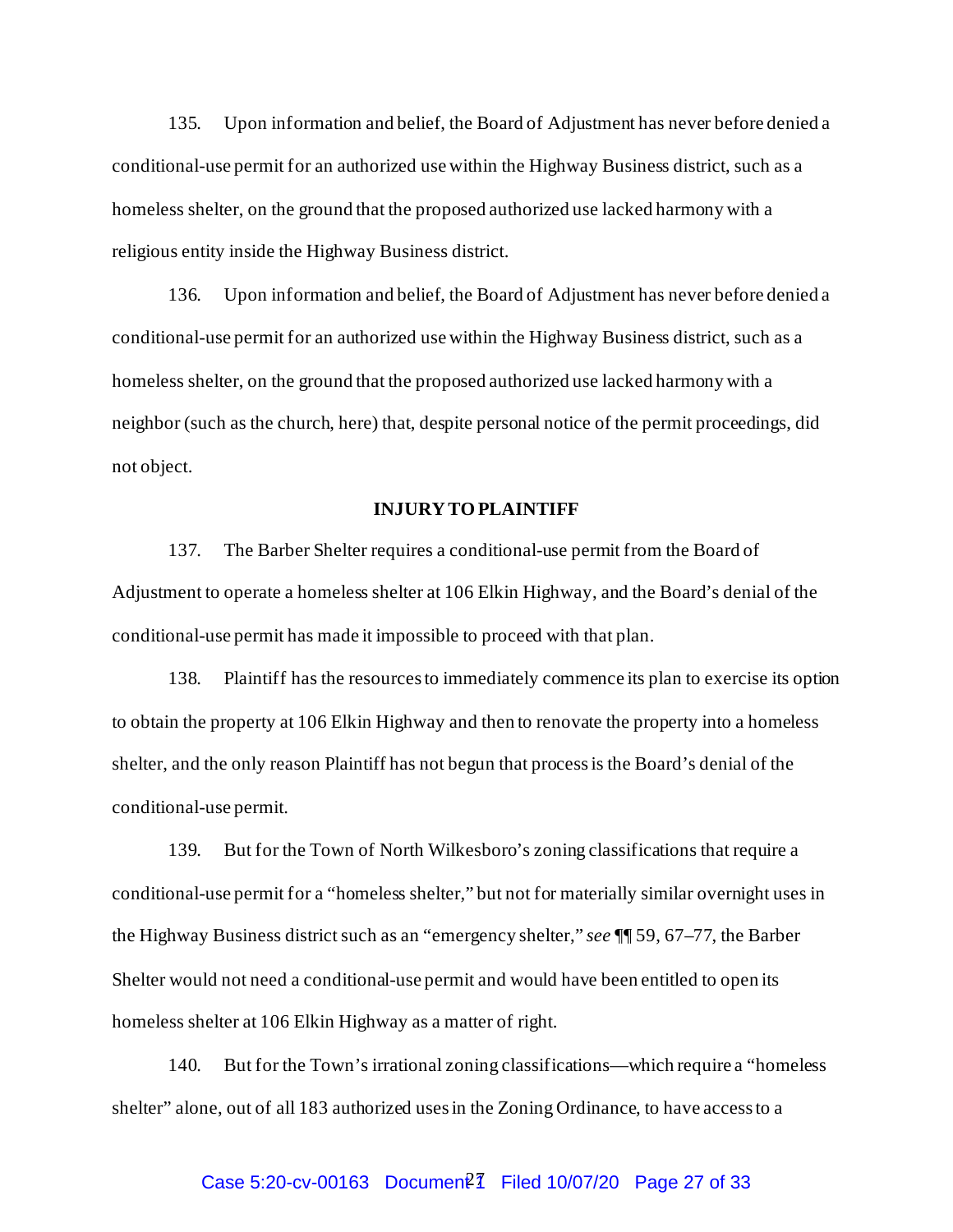"public sidewalk"—the Barber Shelter would have had more options in identifying a new location.

141. The Barber Shelter was injured insofar as the Board of Adjustment treated the Barber Shelter differently and worse than other conditional-use-permit applicants, *see* ¶¶ 116– 136, and this differential treatment resulted in a permit denial.

142. The Barber Shelter was injured insofar as the Board of Adjustment's stated reasons for denying the conditional-use permit were irrational and in violation of equal protection.

143. The Barber Shelter was injured insofar as the Board of Adjustment's errors in violation of North Carolina law and its arbitrary and capricious application of North Carolina law and the Zoning Ordinance to the facts resulted in the Board denying the conditional-use permit.

144. But for the constitutional violations and legal errors described above, the Barber Shelter's expenditure of time, labor, and financial resources in planning a homeless shelter at 106 Elkin Highway would not have been in vain.

#### **CLAIMS**

#### **Count I: Fourteenth Amendment Equal Protection Clause**

145. Plaintiff incorporates paragraphs 1 through 144 as though fully set forth herein.

146. The Town of North Wilkesboro and its Board of Adjustment cannot treat similarly situated land uses differently unless that different treatment is rationally related to a legitimate government interest.

147. The Town of North Wilkesboro lacks a rational basis for treating the land use of "homeless shelter" differently from similarly situated overnight uses in the Highway Business district by requiring a conditional-use permit for homeless shelters, but not for, for example, an "emergency shelter."

# Case 5:20-cv-00163 Documen<sup>2</sup> Filed 10/07/20 Page 28 of 33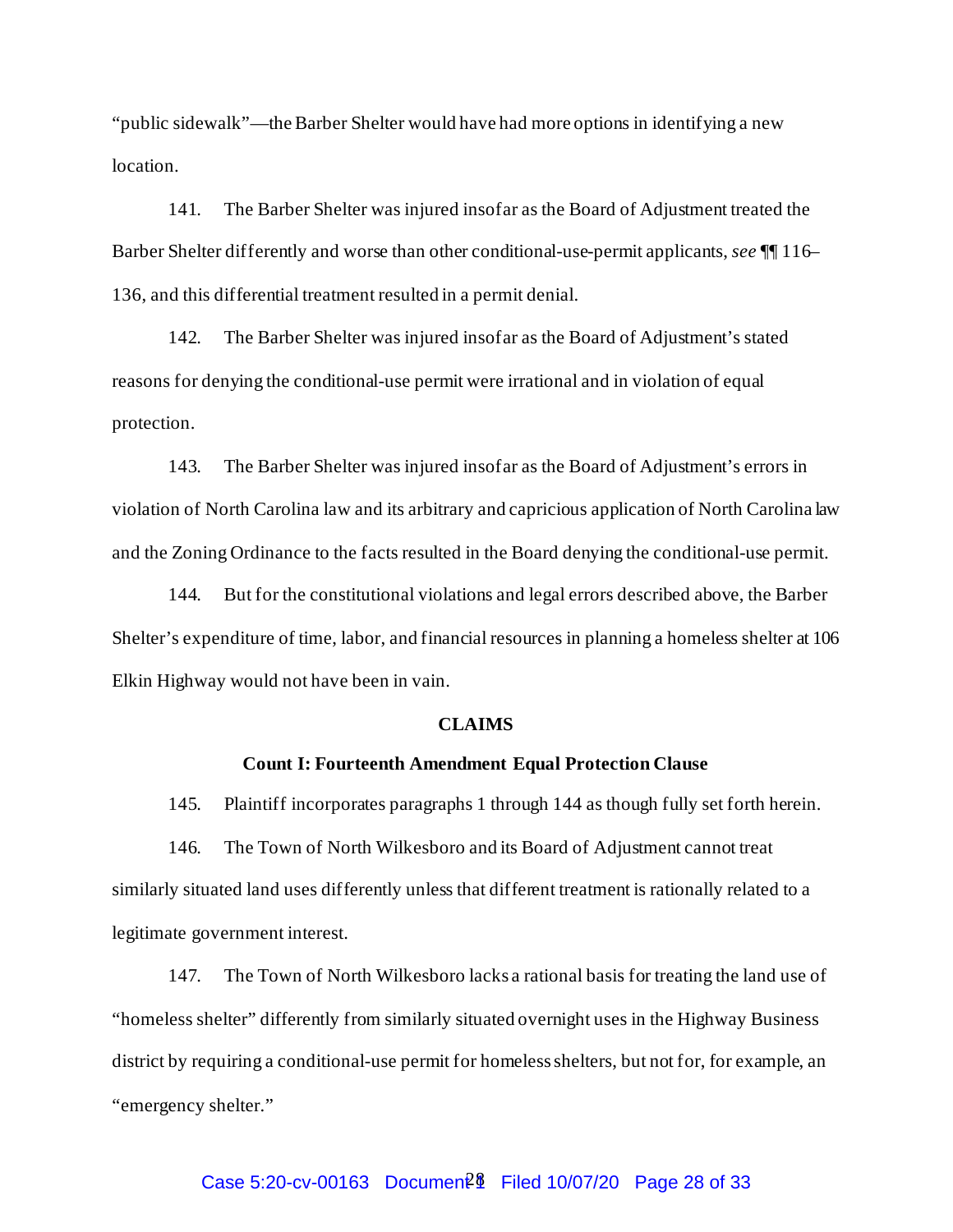148. The Board of Adjustment irrationally singled out the Barber Shelter for unequal treatment by denying the conditional-use permit on grounds that the Town would not invoke against any other applicant. These reasons include, but are not limited to:

- a. Denying the conditional-use permit because the Barber Shelter would be along busy roads and its clients would use the sidewalks there, even though the Zoning Ordinance requires homeless shelters to be in the Highway Business district and requires sidewalks;
- b. Denying the conditional-use permit based on a presumption that the Barber Shelter's clients will not stay on the sidewalks and will instead walk into traffic;
- c. Denying the conditional-use permit based on a finding of "substantial injury" to neighboring property values despite the absence of the expert testimony required under North Carolina law to establish a severe diminution in property values; and
- d. Denying the conditional-use permit based on a lack of harmony with neighbors despite the fact that the neighbors are typical uses within a Highway Business zone.

149. The reasons cited in the Board of Adjustment's decision are irrational.

150. The Board of Adjustment has no legitimate interest in denying the county's only homeless shelter a conditional-use permit to operate at 106 Elkin Highway.

151. The Barber Shelter is entitled to a declaration that the Town of North Wilkesboro violated its right to equal protection.

# Case 5:20-cv-00163 Document<sup>2</sup> Filed 10/07/20 Page 29 of 33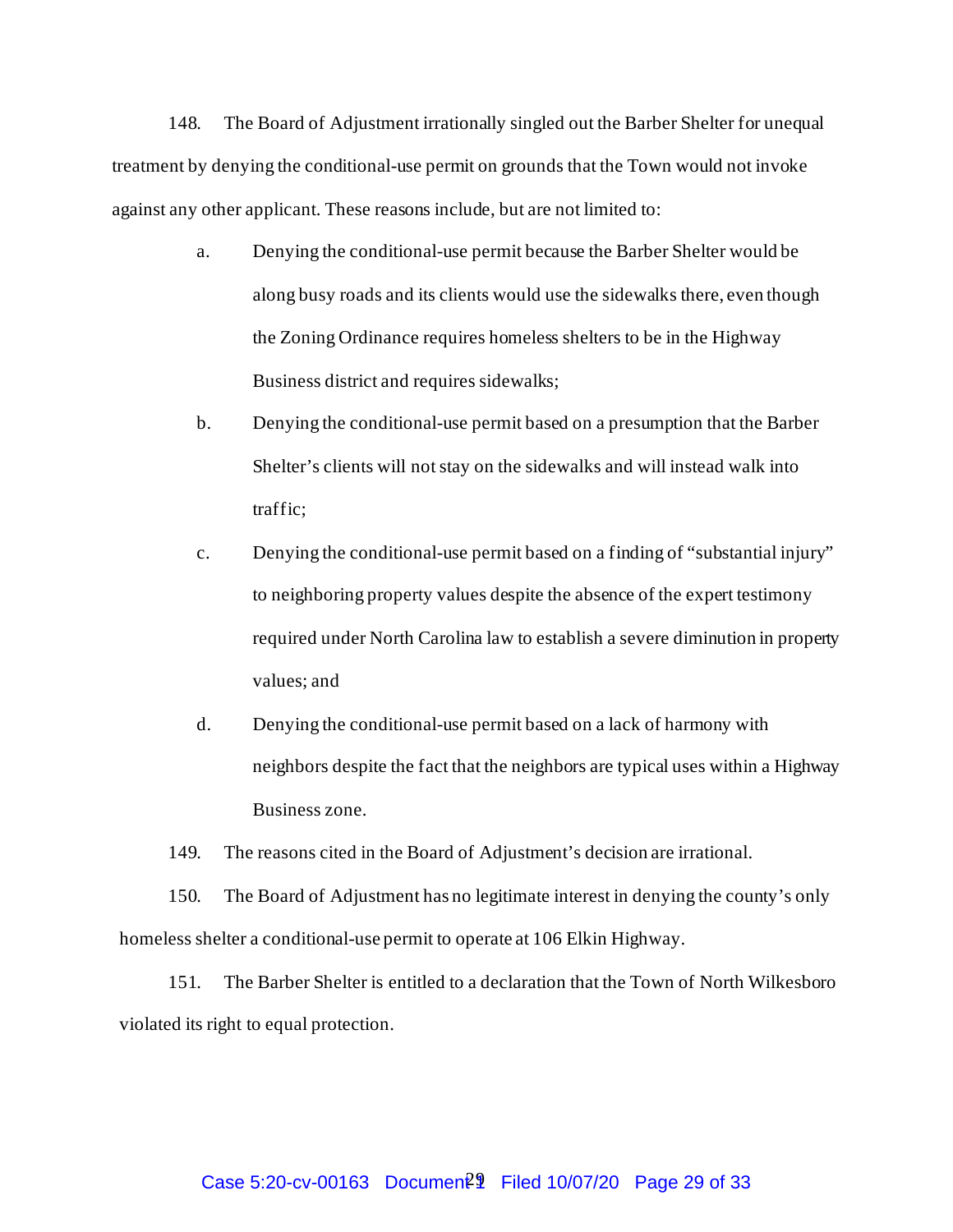152. The Barber Shelter is entitled to compensatory and nominal damages for the violation of its right to equal protection.

153. The Barber Shelter is entitled to a permanent injunction prohibiting the Town of North Wilkesboro and its Board of Adjustment from subjecting the land use of "homeless shelter" to adverse differential treatment and from subjecting the Barber Shelter specifically to adverse differential treatment.

154. Unless the Court enters a declaratory judgment, awards actual and nominal damages, and enjoins the future unconstitutional application of the Zoning Ordinance—and related policies, practices, and customs—the Barber Shelter will continue to suffer violations of its right to equal protection.

#### **Count II: State Law Petition for Writ of Certiorari**

155. Plaintiff incorporates paragraphs 1 through 144 as though fully set forth herein.

156. Pursuant to this Court's supplemental jurisdiction, Plaintiff challenges the denial of its conditional-use-permit application under N.C.G.S. § 160D-1403.1(d). These sections allow an aggrieved conditional-use-permit applicant to file an original civil action in federal court challenging the constitutionality of the decision and bring with it a petition for a writ of certiorari—i.e., an administrative appeal under North Carolina state law—in the same proceedings.

157. Count II is Plaintiff's petition for writ of certiorari.

158. This petition for a writ of certiorari contains all of the information required by N.C.G.S. § 160D-1402.1(b).

159. The proposed writ of certiorari is attached as Exhibit 1 to this Complaint.

160. The proposed writ of certiorari contains all of the information required by, and conforms to the format set forth in, N.C.G.S. § 160D-1402(e). *See* Ex. 1.

# Case 5:20-cv-00163 Documen $\frac{30}{2}$  Filed 10/07/20 Page 30 of 33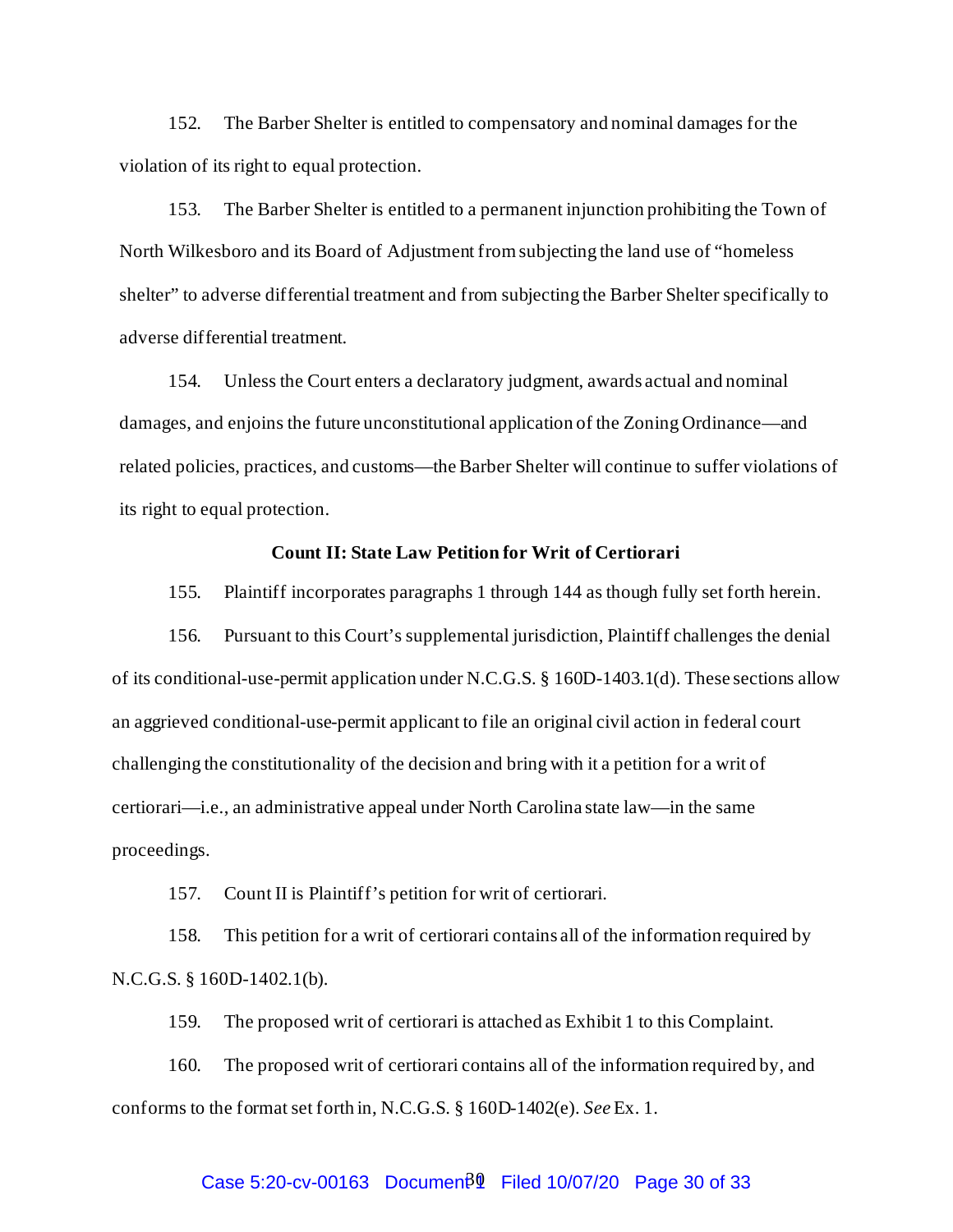161. The Barber Shelter has standing to bring a petition for a writ of certiorari under N.C.G.S. § 160D-1402(c)(1)(b)–(c) because the Shelter has an option contract with Dr. Roberts to purchase the property at 106 Elkin Highway and because the Shelter is an aggrieved applicant to the Board of Adjustment.

162. The administrative record for this petition for a writ of certiorari is described in N.C.G.S. § 160D-1402(h).

163. Plaintiff challenges the decision on all grounds listed in N.C.G.S. § 160D- $1402(j)(1)$ : unconstitutionality, ultra vires, inconsistent with applicable procedures, affected by other errors of law, unsupported by competent evidence, and arbitrary and capricious.

164. Without waiving other available remedies, Plaintiff asks the Court to "remand with instructions that the permit be issued." N.C.G.S.  $\S$  160D-1402(k)(3)(a).

165. This petition for a writ of certiorari was timely filed as part of this Complaint within 30 days of the Town of North Wilkesboro Board of Zoning Adjustment's decision on September 9, 2020.

166. Unless this Court hears and rules on the Barber Shelter's state-law cause of action pursuant to this Court's supplemental jurisdiction, the Shelter will continue to suffer harms from the violation of its statutory rights, including its inability to proceed with operating a homeless shelter at 106 Elkin Highway.

#### **REQUEST FOR RELIEF**

The Barber Shelter respectfully requests the following relief:

A. A declaration that the Town of North Wilkesboro violated the Barber Shelter's right to equal protection by enacting a Zoning Ordinance that makes irrational distinctions between materially similar overnight uses in the Highway Business district;

# Case 5:20-cv-00163 Documen $\beta$ 1 Filed 10/07/20 Page 31 of 33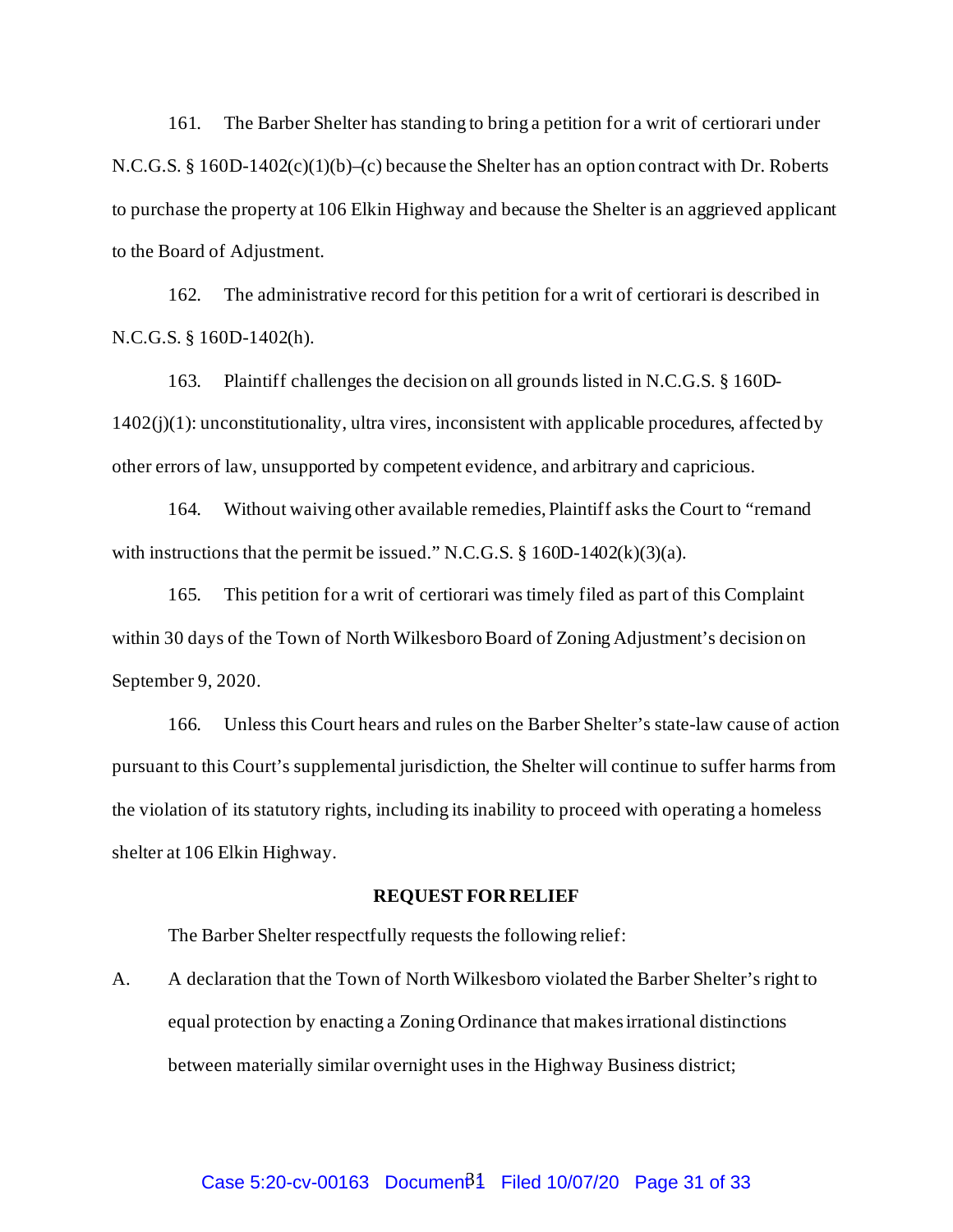- B. A declaration that the Board of Adjustment violated the Barber Shelter's right to equal protection by denying a conditional-use permit to operate a homeless shelter at 106 Elkin Highway;
- C. A permanent injunction enjoining the Town of North Wilkesboro and its Board of Adjustment from, respectively, enacting and enforcing classifications in the Zoning Ordinance that irrationally discriminate against homeless shelters as a land use in violation of its equal-protection rights;
- D. A permanent injunction enjoining the Board of Adjustment from enforcing the Zoning Ordinance in a manner that irrationally singles out the Barber Shelter for adverse treatment in violation of its equal-protection rights;
- E. A permanent injunction ordering the Town of North Wilkesboro and Board of Adjustment to allow the Barber Shelter to operate at 106 Elkin Highway;
- F. A declaration that the Board of Adjustment violated North Carolina law by denying the conditional-use permit for reasons that are unconstitutional, legally erroneous, arbitrary and capricious, or without support in competent, material, and substantial evidence;
- G. An Order directing the Board of Adjustment to issue the Barber Shelter a conditional-use permit to operate a homeless shelter at 106 Elkin Highway;
- H. An award of compensatory damages in an amount no greater than \$1,000;
- I. An award of \$1 in nominal damages;
- J. An award of Plaintiffs' costs and expenses of this action, together with reasonable attorneys' fees, pursuant to 42 U.S.C. § 1988 and N.C.G.S. § 6-21.7; and
- K. Such other and further relief as this Court deems just and proper.

# Case 5:20-cv-00163 Documen $\beta$ <sup>2</sup> Filed 10/07/20 Page 32 of 33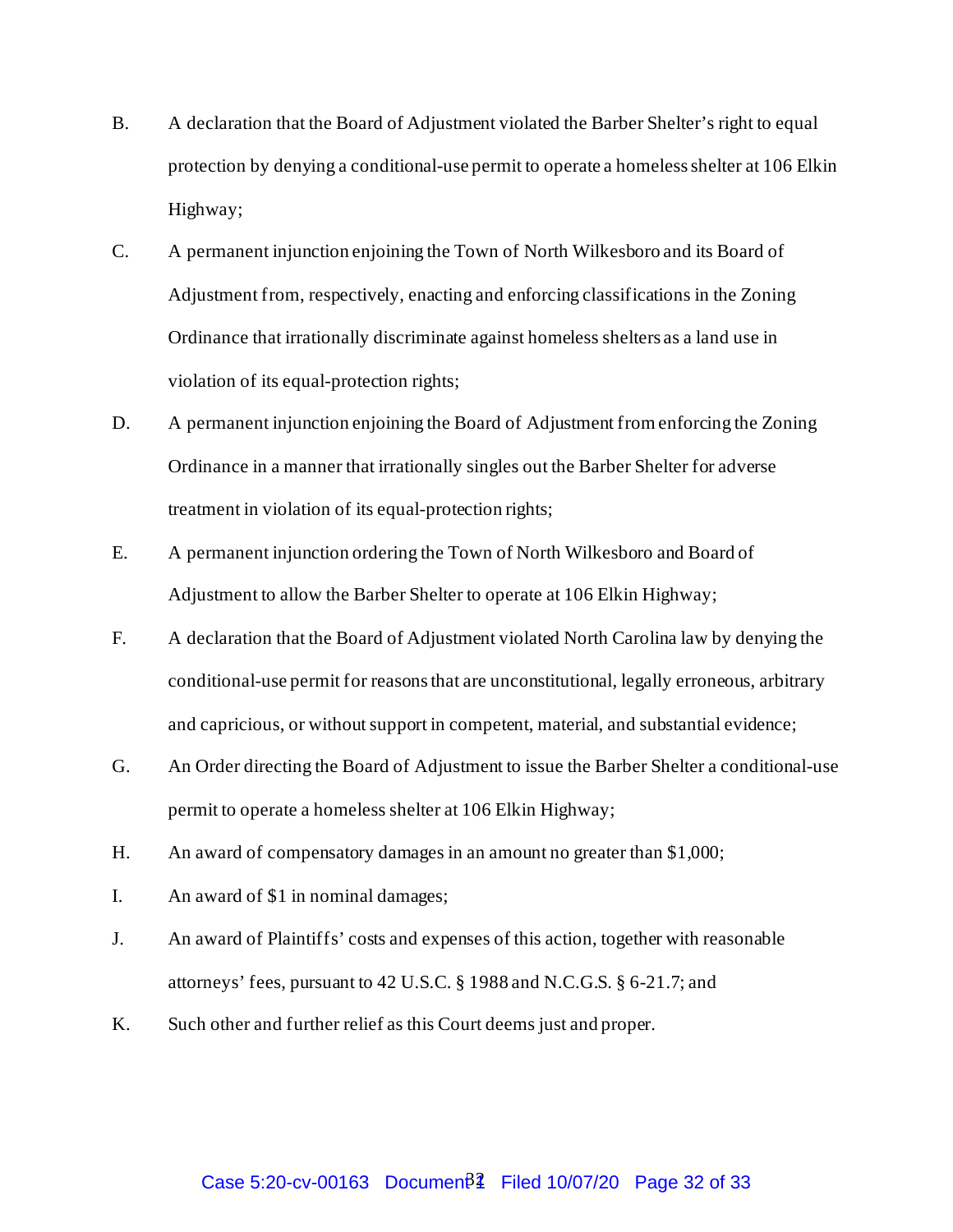Dated: October 7, 2020 Respectfully submitted,

By: */s/ David G. Guidry* David G. Guidry (N.C. Bar No. 38675) **MAINSAIL LAWYERS** 338 South Sharon Amity Road, #337 Charlotte, NC 28211 T: 917.376.6098 F: 888.501.9309 E: dguidry@mainsaillawyers.com

#### **INSTITUTE FOR JUSTICE**

Diana K. Simpson\* Alexa Gervasi\* 901 North Glebe Road, Suite 900 Arlington, VA 22203 T: 703.682.9320 F: 703.682.9321 E: diana.simpson@ij.org agervasi@ij.org

Jeffrey Rowes\* 816 Congress Avenue, Suite 960 Austin, TX 78701 T: 512.480.5936 F: 512.480.5937 E: jrowes@ij.org

*Attorneys for Plaintiff* 

\*Motions for Admission *Pro Hac Vice* forthcoming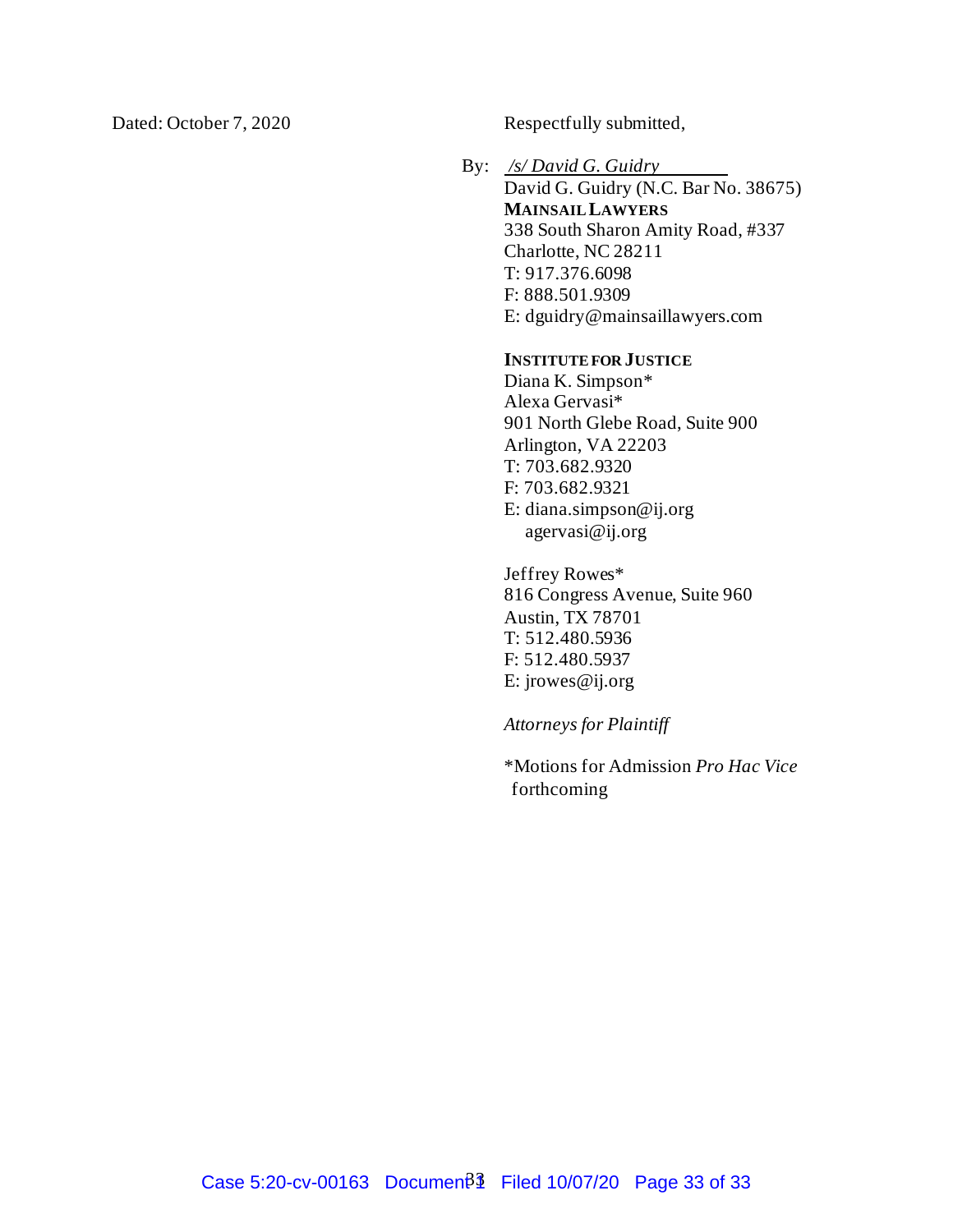# **COMPLAINT AND PETITION FOR A NORTH CAROLINA WRIT OF CERTIORARI**

# **EXHIBIT 1**

Case 5:20-cv-00163 Document 1-1 Filed 10/07/20 Page 1 of 3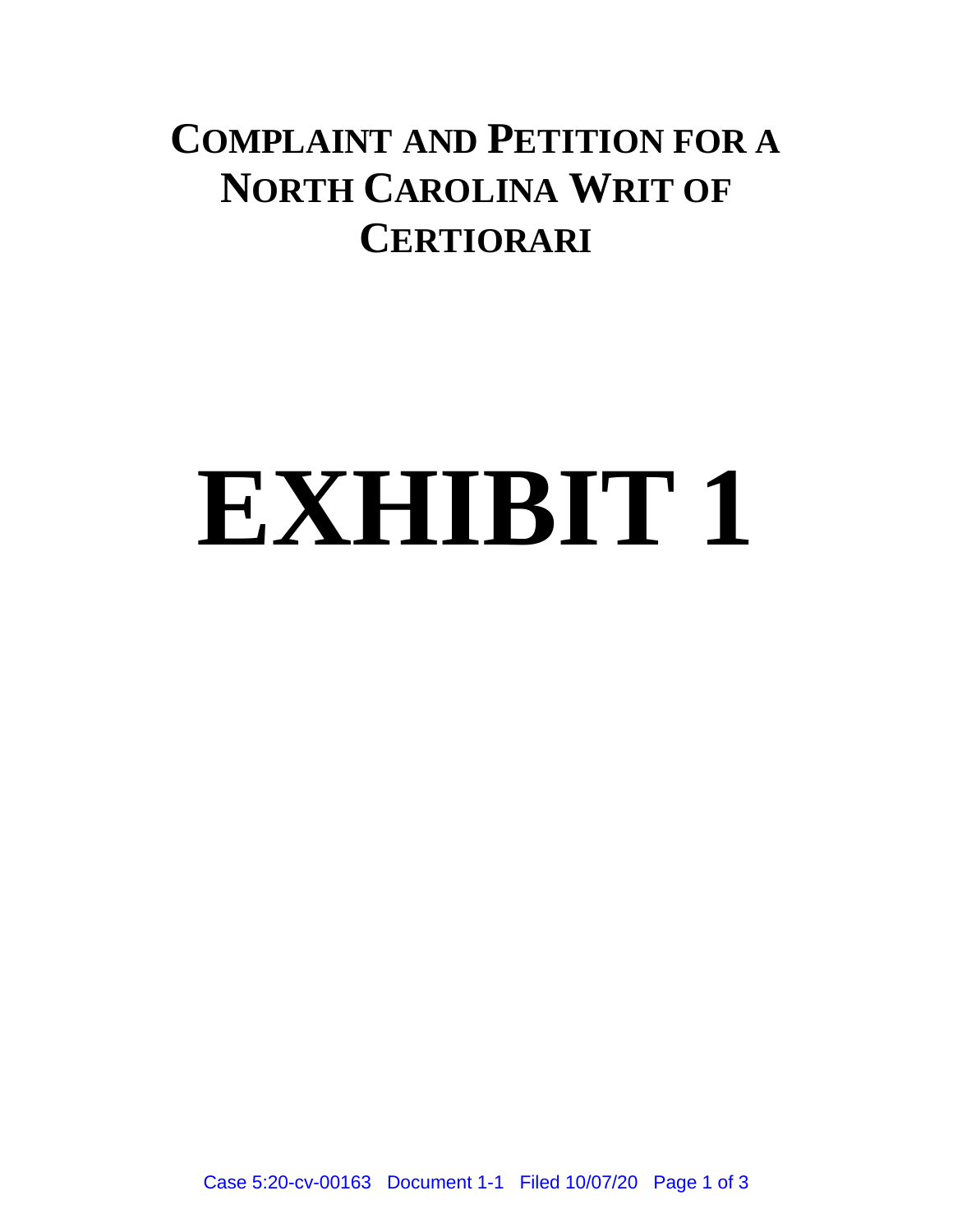#### **UNITED STATES DISTRICT COURT FOR THE WESTERN DISTRICT OF NORTH CAROLINA STATESVILLE DIVISION**

CATHERINE H. BARBER MEMORIAL SHELTER, Inc.

*Plaintiff*,

BOARD OF ADJUSTMENT OF THE TOWN OF NORTH WILKESBORO and the TOWN OF NORTH WILKESBORO, a municipality,

v. Civil Action No.: 5:20-cv-163

## **[PROPOSED ORDER] Writ of Certiorari**

*Defendants*.

#### **TO THE TOWN OF NORTH WILKESBORO:**

A petition for a writ of certiorari has been filed with this Court by Petitioner/Plaintiff Catherine H. Barber Memorial Shelter, Inc. on October 7, 2020. On that date, Petitioner/Plaintiff brought "an original civil action seeking declaratory relief, injunctive relief, damages, or any other remedies provided by law or equity, in . . . federal court to challenge" the constitutionality of the Town of North Wilkesboro Board of Adjustment's September 9, 2020 denial of Petitioner/Plaintiff's application for a conditional-use permit to operate a homeless shelter at 106 Elkin Highway, North Wilkesboro, NC 28659. N.C.G.S. § 160D-1403.1(a). As expressly authorized by statute, Petitioner/Plaintiff has "for convenience and economy . . . joined" that "original civil action . . . with a petition for a writ of certiorari [to be] decided in the same proceedings." N.C.G.S. § 160D-1403.1(d).

The respondent for the petition for writ of certiorari is the Town of North Wilkesboro. Finding that the petition has been properly filed and that the submitted writ is in proper form, it is hereby **ORDERED** as follows: